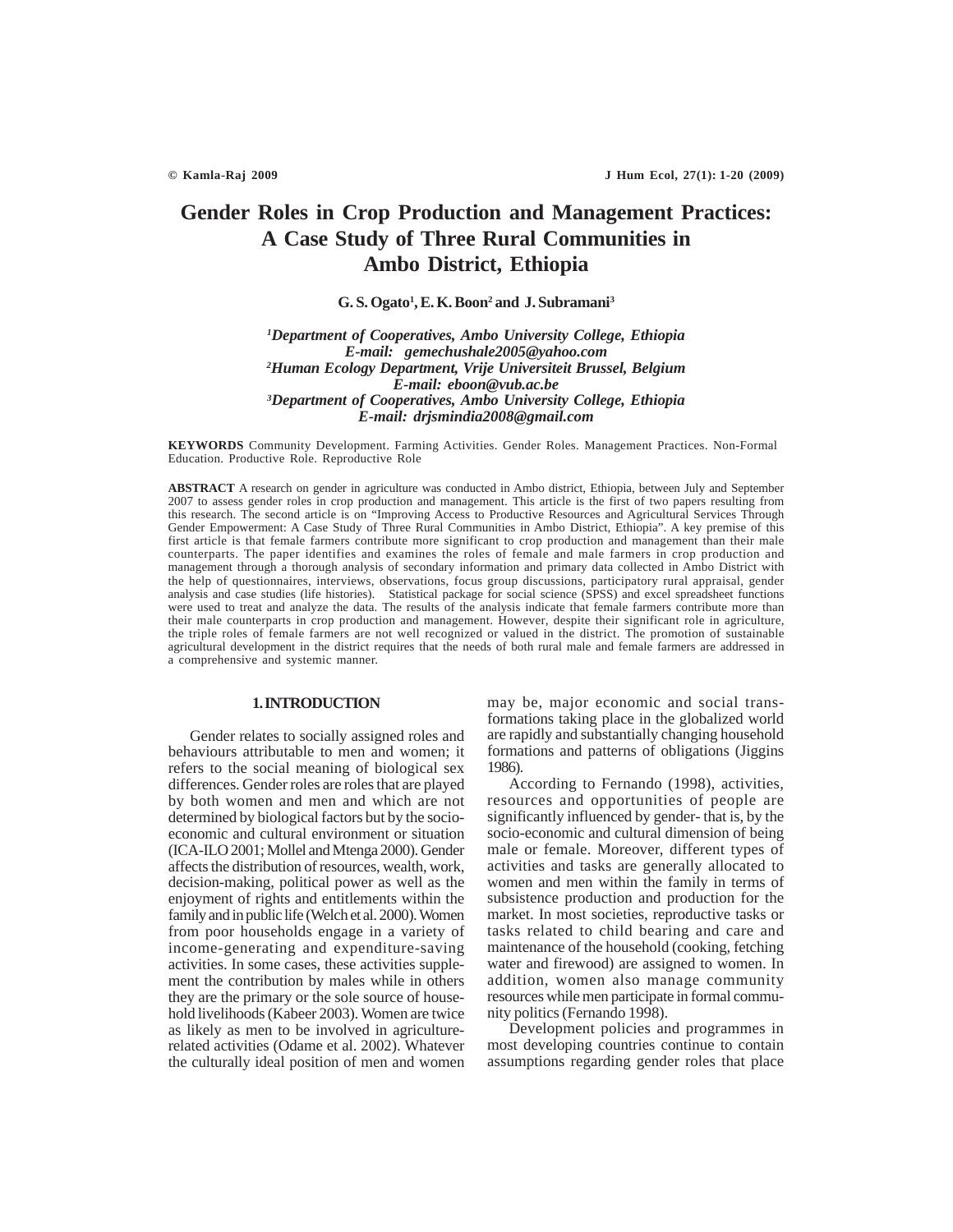women in stereotyped work such as housewives and secretaries (Bhatta 2001). In order to enable women to actively participate in the sustainable development process of Ethiopia and the other developing countries, there is a great need to promote changes in policies, laws, structures and attitudes and development programmes.

Since 1993, the government of Ethiopia committed itself to promoting gender empowerment through the implementation of the Beijing platform of action. Institutional mechanisms for advancing the course of women involves capacity-building financed by a proper institutional development fund; paying special attention to women fuel wood needs; increasing the access of women/girls to education; improving participation in decisionmaking and in local and national elections; and other measures taken by the government of Ethiopia to improve the employment situation of women are indicative of the country's commitment to improving gender roles in national development (United Nations 2002).

The existing low level of consciousness about the roles women play in the development of Ethiopia; the deep-rooted cultural beliefs and traditional practices that prevent women from playing their full roles in the development process of the country; lack of appropriate technology to reduce the workload of women; shortage of properly qualified female development agents to understand, motivate and empower rural women by eliminating the major constraints hindering their progress (United Nations 2002) motivated the writing of this paper and a follow-up article on "Improving Access to Productive Resources and Agricultural Services Through Gender Empowerment: A Case Study of Three Rural Communities in Ambo District, Ethiopia."

### **2. BACKGROUND**

Ethiopia is the tenth largest country in Africa, covering an area of 1.1 million  $km<sup>2</sup>$  with considerable geographical diversity consisting of deserts, lush plateaus, tropical lowlands, high altitude mountains and plains below sea level. The climatic conditions also vary with the topography, and temperatures range between 47°C in the Afar depression and 10°C in the highlands (Cherinet and Mulugeta 2003; Deressa 2007). About 16.4 million hectares (14%) of the total land area are suitable for producing annual and perennial crops. About eight million hectares (7%) of the arable land area are used for rainfed crops (Deressa 2007). Small-scale farmers are the largest group of the poor people in Ethiopia. The average land holding is less than 1 ha. Rainfed crop production is the basis of small-scale subsistence farming in most parts of the country which accounts for more than 95% of the land area cultivated annually. In general, farming is mixed; both animal and crop production are practised (Deressa 2007).

Gender division of labour in rural Ethiopia varies in terms of farming systems, cultural settings, location and the different wealth categories (Abera et al. 2006; Mollel and Mtenga 2000). Gender roles in the country also vary according to ethnicity, income, and status. Moreover, as has already mentioned, Ehiopian women are largely responsible for nearly all reproductive tasks such as fetching fuel wood and water, cooking, washing, cleaning and child care. In most cases, men are the heads of households and are therefore the principal decision-makers in the household although some consultation with women may take place. Ethiopian women have longer working hours than men; they carry much of the burden of reproductive work in addition to their productive activities (JICA 1999). They are commonly responsible, along with their children, for taking care of small livestock, production and marketing of butter, cheese, and vegetables. They also engage in non-farm income activities such as petty trading, beer brewing and leather work. However, certain agricultural activities such as ploughing and threshing are mostly done by males in male headed households (FAO 1997). Rural women in Ethiopia often face social, cultural and at times legal constraints that limit their capacity to effectively participate in farming, natural resources management and decisionmaking. Moreover, the traditional role of women puts gender specific constraints on access to resources such as fuel wood, water resources, post-harvest activities, and livestock management (Dejene 2003; Teshome and Devereux 2005).

## **3. OBJECTIVES AND CONCEPTUAL FRAMEWORK**

The key objective of this paper is to identify the constraints facing both male and female farmers in Ambo district, to analyze their needs and interests and to recommend appropriate policy measures and strategies for effectively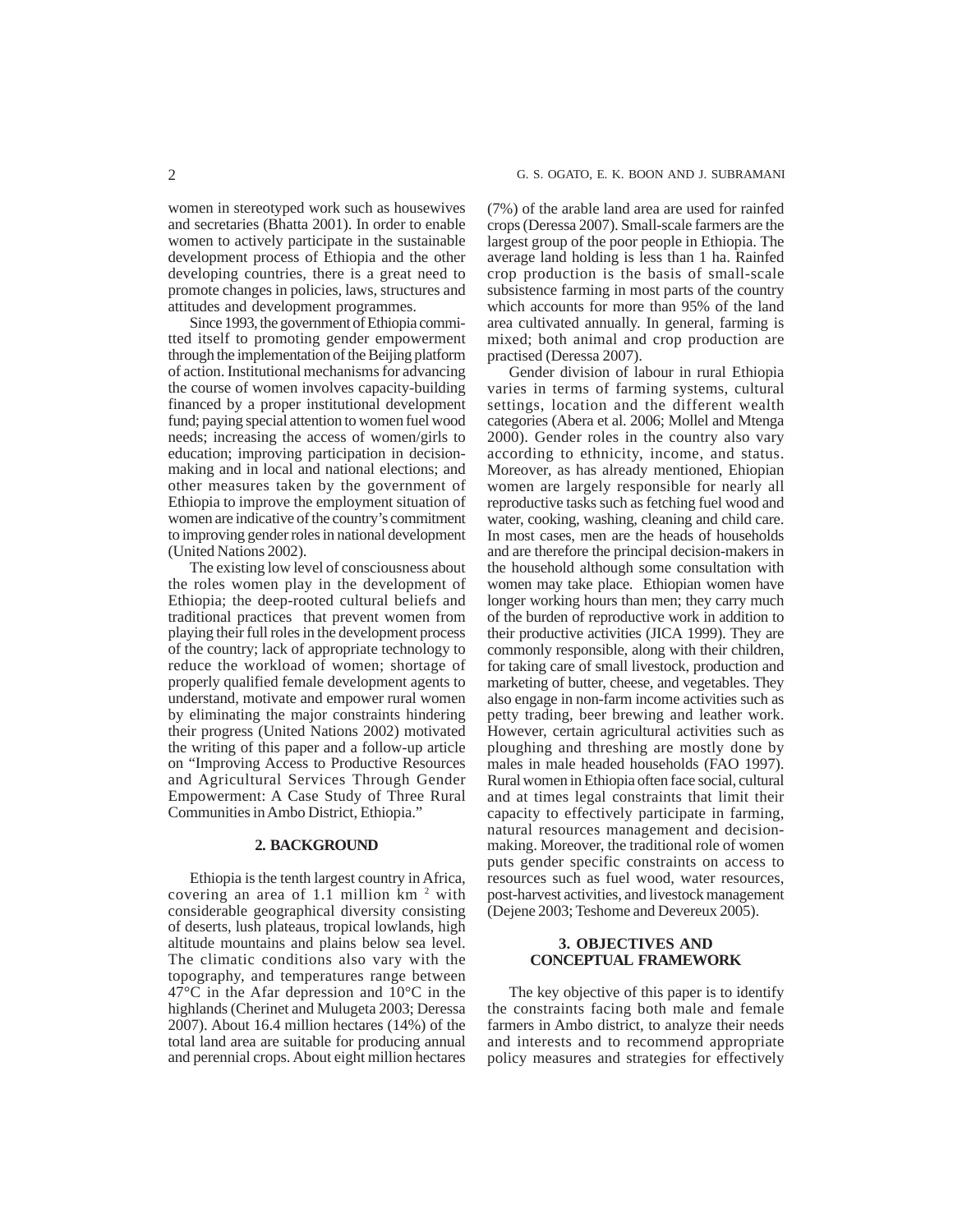redressing the identified challenges. The conceptual framework on which this paper is anchored is the role of rural women in crop production and management practices. The principal premise of the paper is that Ethiopian rural women are overburdened by the productive, domestic and community work they undertake at the household and community levels. The challenges caused by social and economic transformations make their situation even worst. Figure 1 depicts the relationships between the social, economic, productive and domestic roles of rural female farmers. The components of the framework are briefly described in the next subsections.

*3.1 Social and Economic Trends:* The social and economic trends which influence the situation of rural women in Ethiopia are globalization, privatization, liberalization of trade, migration, feminization of agriculture, environmental degradation, structural adjustment policies, aging society, modernization of agriculture, and HIV/AIDS (*Kobayashi undated)*.

*3.2 Productive Roles:* Rural women's contribution to productive activities (farming,

livestock, and aquaculture, off-farm income generating activities, wage labour and home gardening) is significantly higher than that of their male counterparts.

*3.3 Domestic (Reproductive) Roles:* Rural women are responsible for almost all domestic activities (cooking, firewood collection, family care, cleaning and washing).

## **4. METHODS AND MATERIALS**

#### **4.1 Study Location and Characteristics**

This study was carried out in three communities in Ambo district: Awaro Kora, Senkele Farisi and Gosu Kora communities. The district is located in West Shewa zone of Oromia Regional State, Ethiopia (Fig. 2). It is located between  $8^{\circ}$  47' N -  $9^{\circ}$ 21' N and 37 $^{\circ}$  32' E - 38 $^{\circ}$  3' E (Ambo District Finance and Economic Development Office 2007). The capital of West Shewa zone is Ambo town, which is located 125 km away from Addis Ababa, the capital of Ethiopia.

Ambo District has a mean annual temperature ranging between 23-25°C and a mean annual



**Fig. 1. Conceptual framework: The roles of rural women in sustainable development** [*Adapted from* Kobayashi, undated].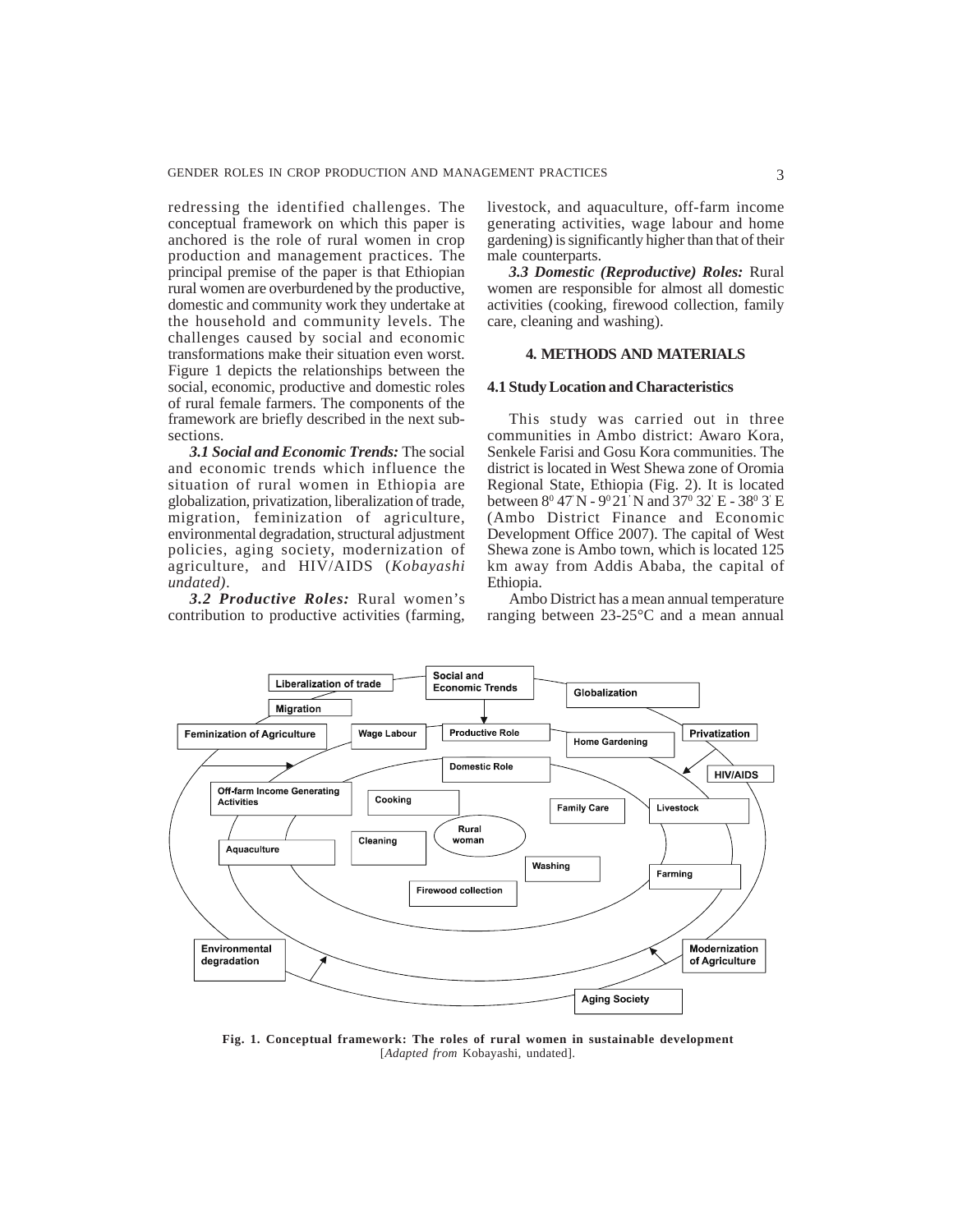rainfall of 1300-1700mm (WSZBFED 2007). The lowlands, midlands and highlands respectively cover 17%, 60% and 23% of the district. The altitudinal range of the agro-climatic zones in the district fall between 500 and 3,200 metres above sea level respectively and represent lowest point of low land and highest point of highland agroclimatic zone.

A farm in the district is considered as a system that comprises the following: people, crops, livestock, vegetation, and wildlife, socio-economic and ecological factors which interact amongst themselves and shape the farm system. Mixed agriculture in which livestock are used as a source of draft and transportation of farm produce is practised in the district. Ploughing, crop rotation, terracing, irrigation, and soil fertilization have been practised by the farmers for years as part of their traditional farming system (Hunduma 2006). A wide variety of crops constitute the agricultural system of the three surveyed communities. Cereals, pulses, and oil crops are the most important crops of the agricultural system. Cereal crops occupy the largest area. Teff is the most important food crop. However, this crop is highly delicate and fragile and requires a lot of labour and care (Hunduma 2006).

### **4.3 Data Collection and Analysis**

Both secondary and primary data were collected from the three selected communities. An in-depth literature search was conducted to gather information on the scientific, historical, and philosophical aspects of gender roles in agriculture. This information provided guidance and insights for designing the field data collection instruments and the analysis of the data. The primary data were collected through questionnaires, interviews, observations, focus group discussions, participatory rural appraisal and gender and life history analysis. Purposive



**Fig. 2. Map of Ethiopia and West Shewa Zone showing Ambo District** [*Source:* Adapted from Hunduma 2006].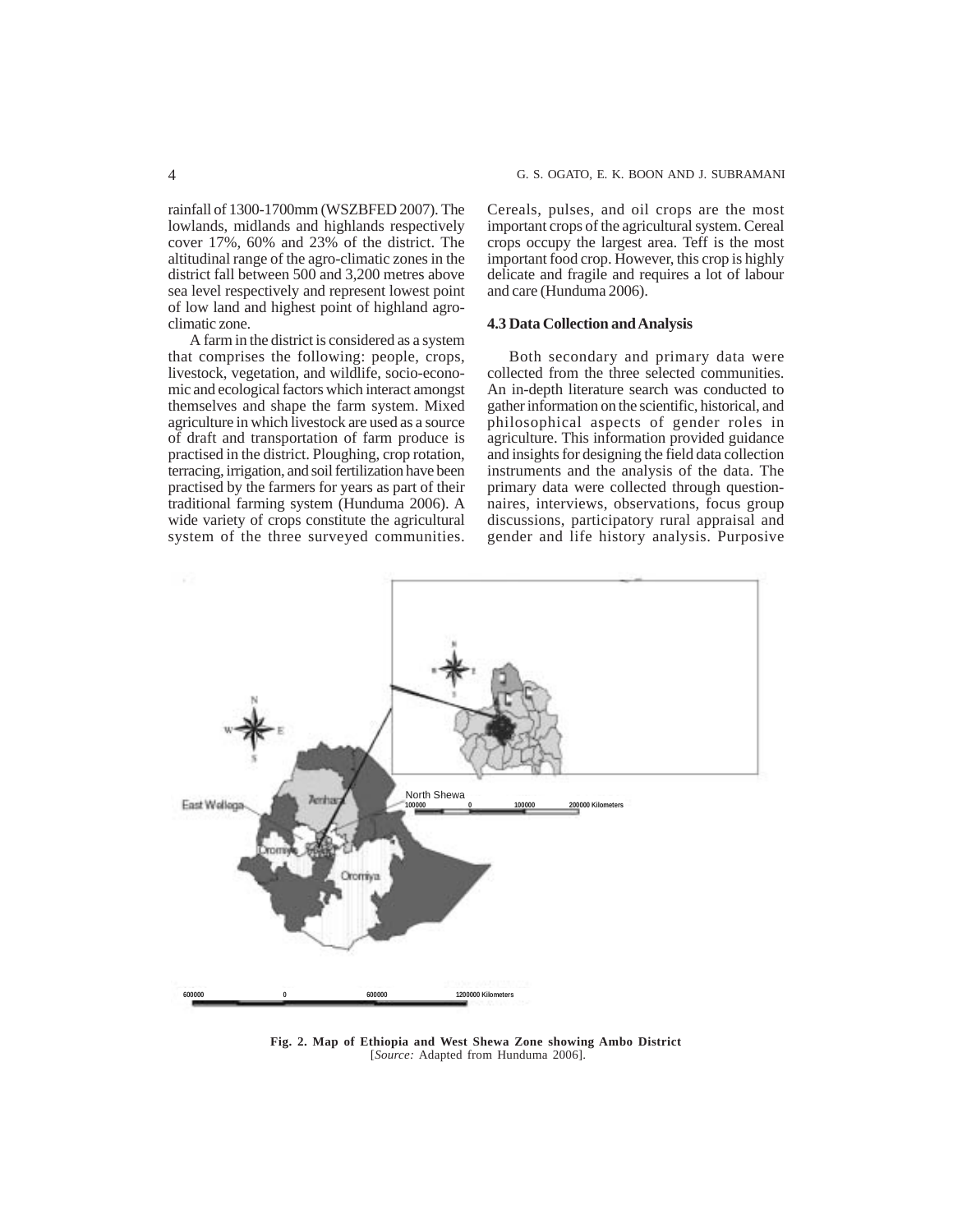sampling was used to select three highly productive rural communities while stratified random sampling was used to select male-headed and female-headed farming households from each community. Farmers from both male- and femaleheaded households were picked through simple random sampling. An equal number of females (125) and males (125) farmers were interviewed from the three communities. The key questions used to qualitatively analyze gender roles in crop production and management practices were the following:

- · Are women's and men's farm activities divided by task, crop, and place?
- · Do women and men grow separate crops on separate fields, simultaneously or in rotation?
- · Do women and men play complementary roles for the same crops?
- Who has the major responsibility for the following tasks per crop: land clearing, land preparation, choice of seeds, sowing, transplanting, choice of fertilizers, application of fertilizers, weeding, choice of herbicides, application of herbicides, harvesting, threshing, transporting, storing, processing and marketing?
- Who has the primary responsibility for postproduction activities, namely the selection, processing, and preservation of seed varieties?
- Who is responsible for the various tasks in and around the homestead: carrying water and fuel wood, caring for domestic animals, feeding and caring for the family, house construction and maintenance, construction of latrines, etc.?
- What social and economic trends are affecting women and men?
- Given the gender division of labour by task, crop, and place (and the gender division of roles, rights, and responsibilities) what kinds of agricultural and environmental knowledge do women/men possess?
- Is there a commitment toward cooperation amongst stakeholders working in the areas of agriculture, environment, and social equity?

The collected data were quantified and inputted as nominal or ordinal data into the Statistical Package for Social Science (SPSS, Version 11.5) and the results presented through simple descriptive statistics such as cross tabulations, frequencies and graphs. Depending on the appropriateness of the test measurement scale and the relatedness of variables, nonparametric tests of statistical significance (the chisquare test and the Kruskal-wallis test) were performed. The Kruskal-Wallis test was used to analyze multiple independent ordinal variables while differences between nominal variables were determined through chi-square test. To analyze the data collected through focus group discussions, participatory rural appraisal and interviews, excel spreadsheet functions were used.

#### **5. RESULTS AND DISCUSSION**

The results of the data analysis include the socio-economic characteristics of the respondents, the roles of females and males at the household level, gender related constraints in crop production and management practices, socio-economic and environmental changes in the three surveyed communities and the wealth of the farmers.

## **5.1 Socio-economic Characteristics of the Respondents**

Fifty percent of the respondents were males and the other 50% were females. In terms of age composition, 74.8% of the respondents were between 31-50 years old followed by 51 years old and above (18.8%) and between 18-30 years old (6.4%). Fifty percent of the respondents were married; the widowed (42.8%); divorcees (6.4%); and singles (0.8%). The same proportion of male household heads and female household heads were covered in the survey. The majority of respondents were from Oromo ethnic group (95.2%) while the remaining came from Amahara ethnic group (4.8%). The majority of the respondents were Orthodox Christians (87.2%) followed by 12.4% Protestant Christians and 0.4% indigenous Oromo Religion- "Wakefata" believers.

About 44.4% of the respondents had nonformal education followed by primary education (44%) and secondary education (12%). Fifty percent of the respondents have an annual income of between 1,001-5,000 Ethiopian Birr (76-384 Euros), followed by those earning between 5,001- 10,000 Ethiopian Birr (385-769 Euros) (28%); those earning below 1,000 Ethiopian Birr (76 euros) (16.8%); and those earning more than 10,000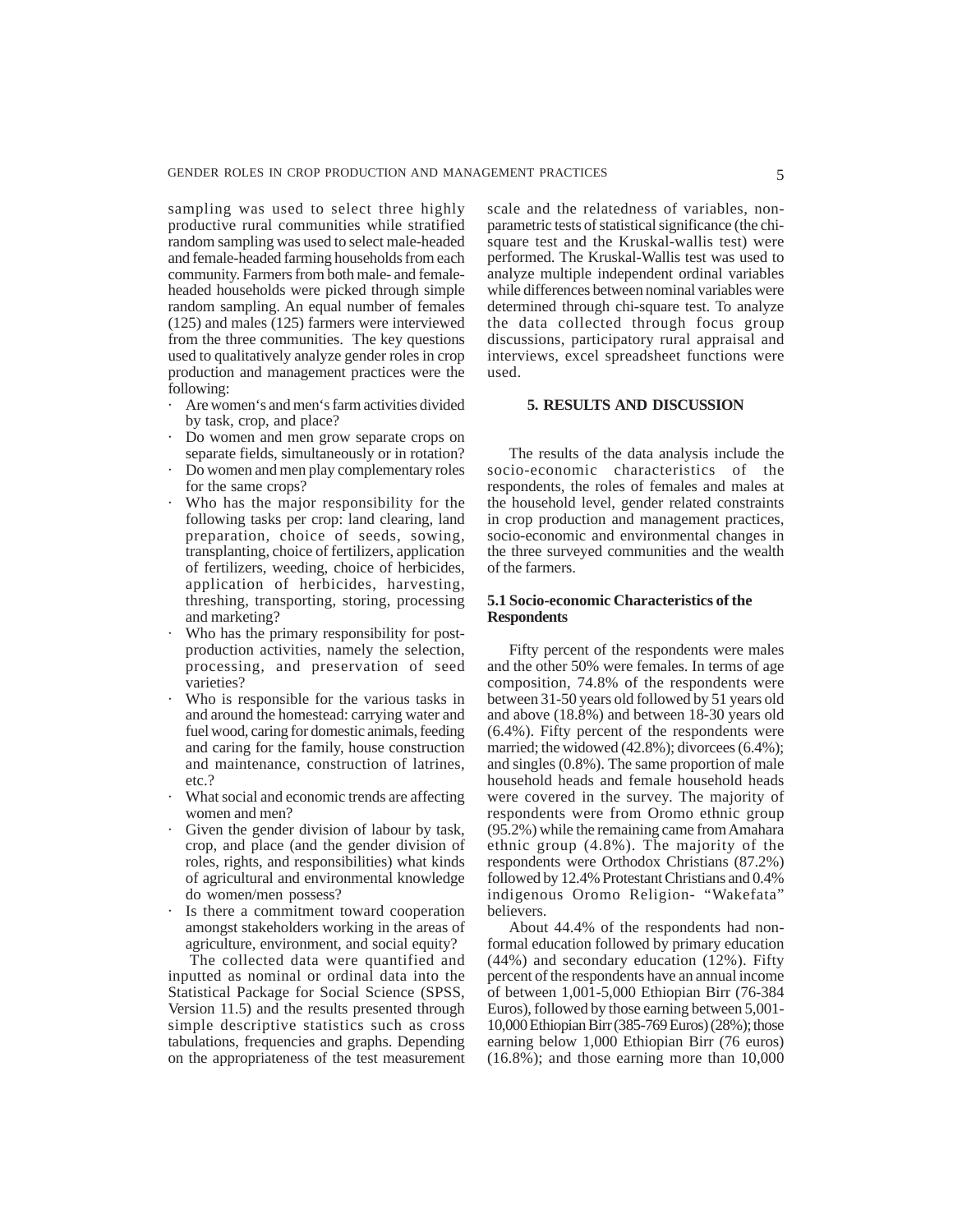Ethiopian Birr (769 Euros) (5.2%). About 70% of the farming households earn their income from farming activities while 30.4% of the respondents earn their income from both farming and nonfarming activities (See Annex 1).

## **5.2 Males' and Females' Roles at the Household Level**

The responses of the male and female surveyed farmers as regards their respective roles in reproductive, productive and community work reveal a significant statistical difference between the two sexes  $(P<0.05)$  (Table 1).

On the other hand, there was no significant statistical difference between the males' and females' response to the latter's contribution to reproductive work (P>0.05) (Table 2). A greater proportion of both males (80.8%) and females (87.2%) confirmed that females' contribution to reproductive work at household level is very large.

## **5.3 Gender Related Constraints in Crop Production and Management Practices**

Forty-nine percent  $(n=61)$  of the female respondents reported land shortage to be a major constraint for crop production and management practices compared to 29% (n=36) mentioned by their male counterparts. Another 49% (n=61) of the male respondents indicated high price of agricultural inputs to be a principal constraint to crop production and management practices compared to 16% (n=20) reported by the female respondents. Thirty six percent (n=44) of the female respondents confirmed land shortage and high price of agricultural inputs to be problematic compared to 22% (n=27) by the male respondents (Fig.3). A significant statistical difference exists between the constraints of female farmers and those of male farmers in crop production and management practices in the surveyed communities ( $χ²=32.267$ , df=3, p<0.05). Gender responsive agricultural and rural development interventions are urgently needed to address the needs of male and female farmers in the three surveyed communities.

## **5.4 Crop Production and Management Practices in the Surveyed Communities**

The major crop production and management practices identified in the three surveyed communities include farming (land preparation, planting, weeding, application of herbicides and fertilizers, harvesting, storage, and pest management); soil and water management practices (soil conservation and management, water conservation and management); food processing and preparation (harvesting of crops, collection of edible and medicinal plants, processing of food crops and wild plants in edible form and cooking) and marketing and seed selection and preservation (on-farm seed selection, seed drying, seed storage and exchange). The crop production and management practices in the three communities,

**Table 1: Perception of respondents on males' contribution to different kinds of work at household level by gender.**

| Kind of work      |            | Males' Contribution (%)        |     | $\mathcal{V}^2$ |      |       |  |             |             |        |
|-------------------|------------|--------------------------------|-----|-----------------|------|-------|--|-------------|-------------|--------|
|                   | Very large |                                |     | Large           |      | Small |  | Not at all  |             |        |
|                   | Male       | Female Male Female Male Female |     |                 |      |       |  | Male Female |             |        |
| Reproductive work |            |                                | 8.8 | 4.8             | 91.2 | 8.0   |  |             | 87.2 197.69 | < 0.05 |
| Productive work   | 89.6       | $\sim$                         | 5.6 | 4.8             | 4.8  | 7.2   |  |             | 88.0 222.67 | < 0.05 |
| Community work    | 84.0       | $\overline{a}$                 | 8.0 | 7.2             | 8.0  | 9.6   |  | 83.2        | 209.3       | < 0.05 |

*Source:* Field Data 2007.

|                  | Table 2: Perception of respondents on females' contribution to different kinds of work at the household |  |  |  |  |  |
|------------------|---------------------------------------------------------------------------------------------------------|--|--|--|--|--|
| level by gender. |                                                                                                         |  |  |  |  |  |

| Kind of work      |      | Females' Contribution (%) |      | $\chi^2$                    |      |        |        |        |
|-------------------|------|---------------------------|------|-----------------------------|------|--------|--------|--------|
|                   |      | Very large                |      | Large                       |      | Small  |        |        |
|                   | Male | Female                    | Male | Female                      | Male | Female |        |        |
| Reproductive work | 80.8 | 87.2                      | 18.4 | 12.8                        | 0.8  |        | 2.56   | >0.05  |
| Productive work   |      | 90.4                      | 92.0 | 9.6                         | 8.0  |        | 206.53 | < 0.05 |
| Community work    |      | 100.00                    | 23.2 | $\mathcal{L}_{\mathcal{A}}$ | 76.8 |        | 250.00 | < 0.05 |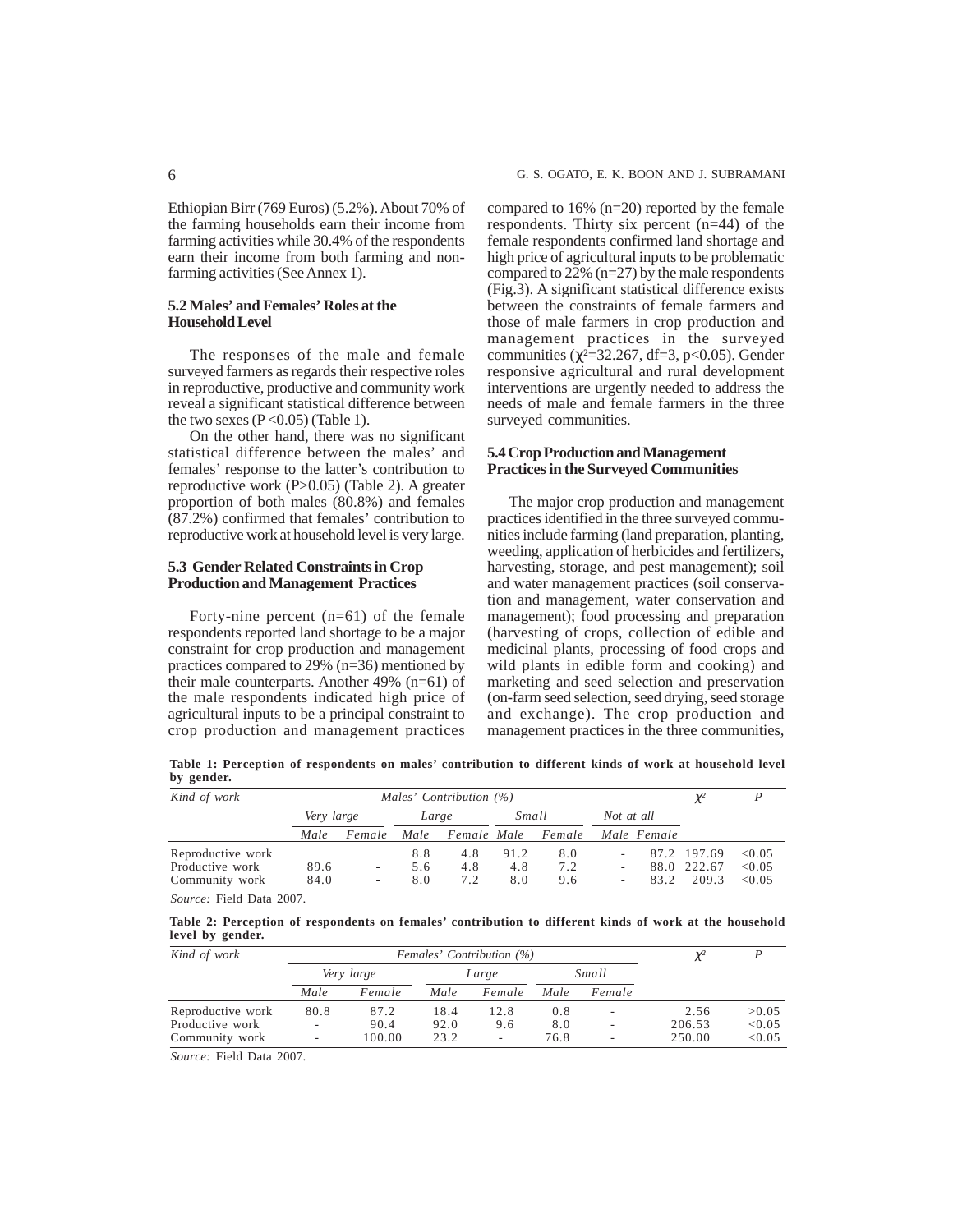

**Fig. 3. Gender-intensified constraints on crop production and management practices in the three communities** [*Source:* Field Data 2007].

including the contribution of males and females, tend to be similar. Table 3 summarizes the gender activity chart for crop production and management practices in the three communities.

## **5.5 Gender Roles in Crop Production and Management Practices**

**5.5.1** *Males' and Females' Contribution to Rain-fed Crop Production and Management Practices:* To reflect the relative contribution of males and females to each rain-fed crop production and management activity, ten points were allocated to the two sexes on the basis of gender division of labour. The results of a focus group discussion, field observation, key informant interviews and PRA conducted in the three communities indicate that females play a more significant role than males in manual weeding, threshing and transportation of farm produce. However, both males and females play equal roles in planting, soil conservation and management, application of fertilizers and herbicides, storage and marketing of farm produce (see Fig. 4 and Annex 2).

*5.5.2 Gender Roles in Gardening along River Banks:* To determine the relative role of males and females engaged in gardening along the river banks, ten points were allocated each to the female and male farmers on the basis of gender division of labour. The results reveal that the contribution of females is much higher in planting, weeding

**Table 3: Gender activity chart for crop production and management practices in the three communities**

| Farming                   | Activity                                                   |          | Contribution<br>by gender $(\% )$ | Location              |     | Time<br>(Seasons) |
|---------------------------|------------------------------------------------------------|----------|-----------------------------------|-----------------------|-----|-------------------|
|                           |                                                            |          | Male Female                       |                       | Drv | Wet               |
|                           | Land preparation                                           | 50       | 50                                | Farm                  |     |                   |
|                           | Planting                                                   | 50       | 50                                | Home to farm          |     |                   |
|                           | Weeding                                                    | 25       | 75                                | Farm                  |     |                   |
|                           | Application of herbicides                                  | 50       | 50                                | Farm                  |     |                   |
|                           | Fertilizing                                                | 50       | 50                                | Farm                  |     |                   |
|                           | Harvesting                                                 | 50       | 50                                | Farm                  |     |                   |
|                           | Storage of harvested crops                                 | 50       | 50                                | Home to farm          |     |                   |
|                           | Pest management                                            | 50       | 50                                | Farm to home          |     |                   |
| Soil and Water            | Soil management and conservation                           | 50       | 50                                | Farm                  |     |                   |
| Management                | Irrigation water management                                | 50       | 50                                | Farm                  |     |                   |
| Food/Plant processing and | Harvesting of crops                                        | 25       | 75                                | Farm                  |     |                   |
| Preparation               | Collection of edible and<br>medicinal plants               | 50       | 50                                | Road side,<br>forests |     |                   |
|                           | Processing of food crops and<br>wild plants in edible form | 25       | 75                                | Around<br>home        |     |                   |
|                           | Cooking                                                    | $\theta$ | 100                               | Around home           |     |                   |
| Marketing                 | Sale of crops and seed to local/                           | 50       | 50                                | Local/                |     |                   |
| Seed selection and        | regional markets                                           |          |                                   | regional markets      |     |                   |
| preservation              | On-farm selection                                          | 50       | 50                                | Farm/home             |     |                   |
|                           | Seed storage and exchange                                  | 25       | 75                                | Around home           |     |                   |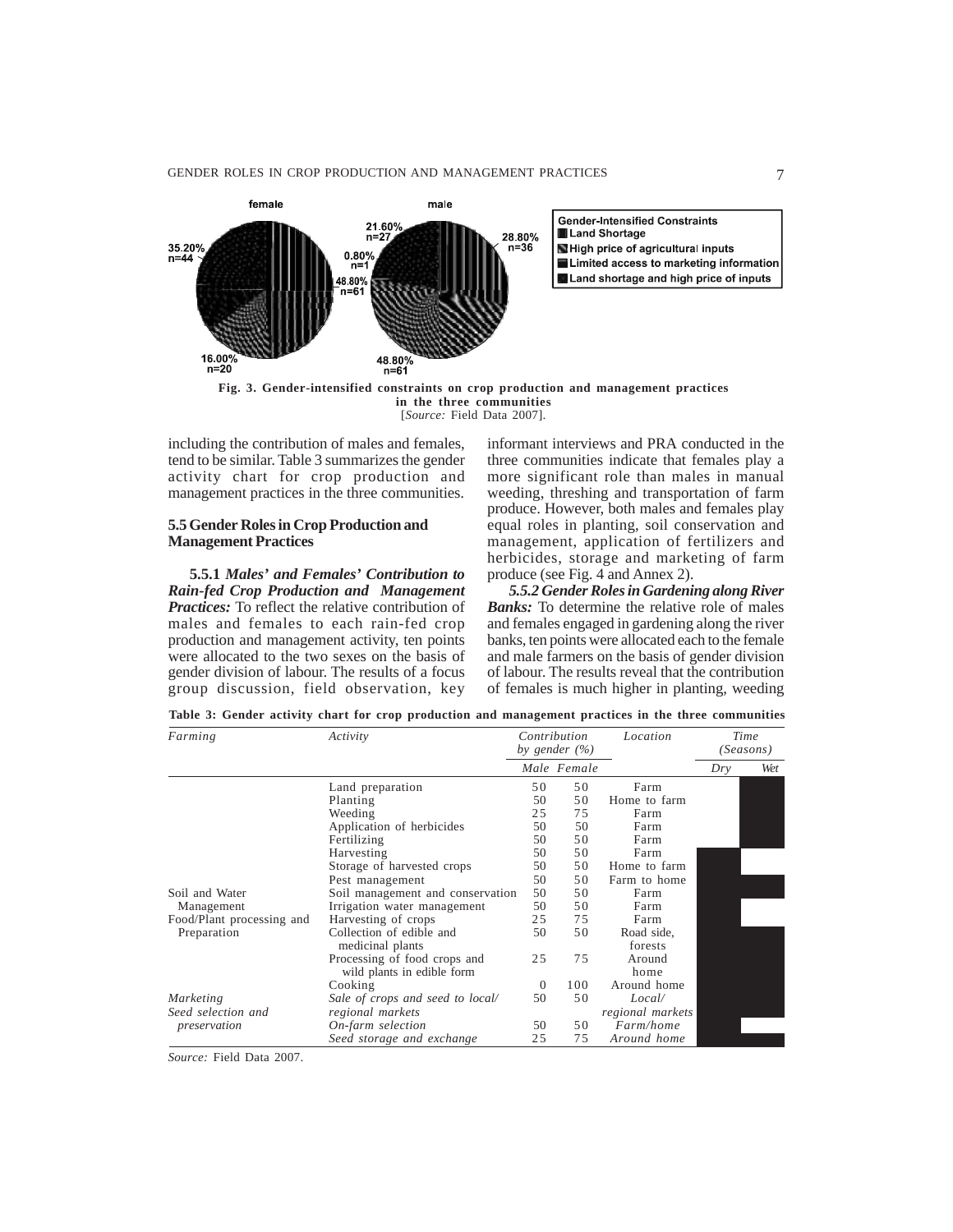

**Fig. 4. Contribution of males and females in rain-fed crop production and management** [*Source:* Field Data 2007].

and watering. On the other hand, land preparation and harvesting draw equal contribution by the male and female farmers (Fig. 5).

#### **5.6 Socio-economic and Environmental Changes in the Surveyed Communities**

Historical timeline analysis was done in the three communities to identify the socio-economic and environmental impacts of crop production and management practices. Participants of PRA sessions, focus group discussions, and key informant interviews conducted in the study locations reported both positive and negative socio-economic and environmental changes (See Table 4). The negative socio-economic and environmental impacts experienced since the 1980s included: forceful settlement of farming households in one residential area, death of livestock due to severe drought, increased population growth, increased soil erosion and land degradation, expansion of farmland, increase in the number of landless people, expensive agricultural inputs, and an increase in deforestation and desertification. Achieving sustainable agricultural and rural development in the three communities





 **Fig.5. Females' and males' contribution in garden farming situated along banks of rivers** [*Source:* Field data 2007].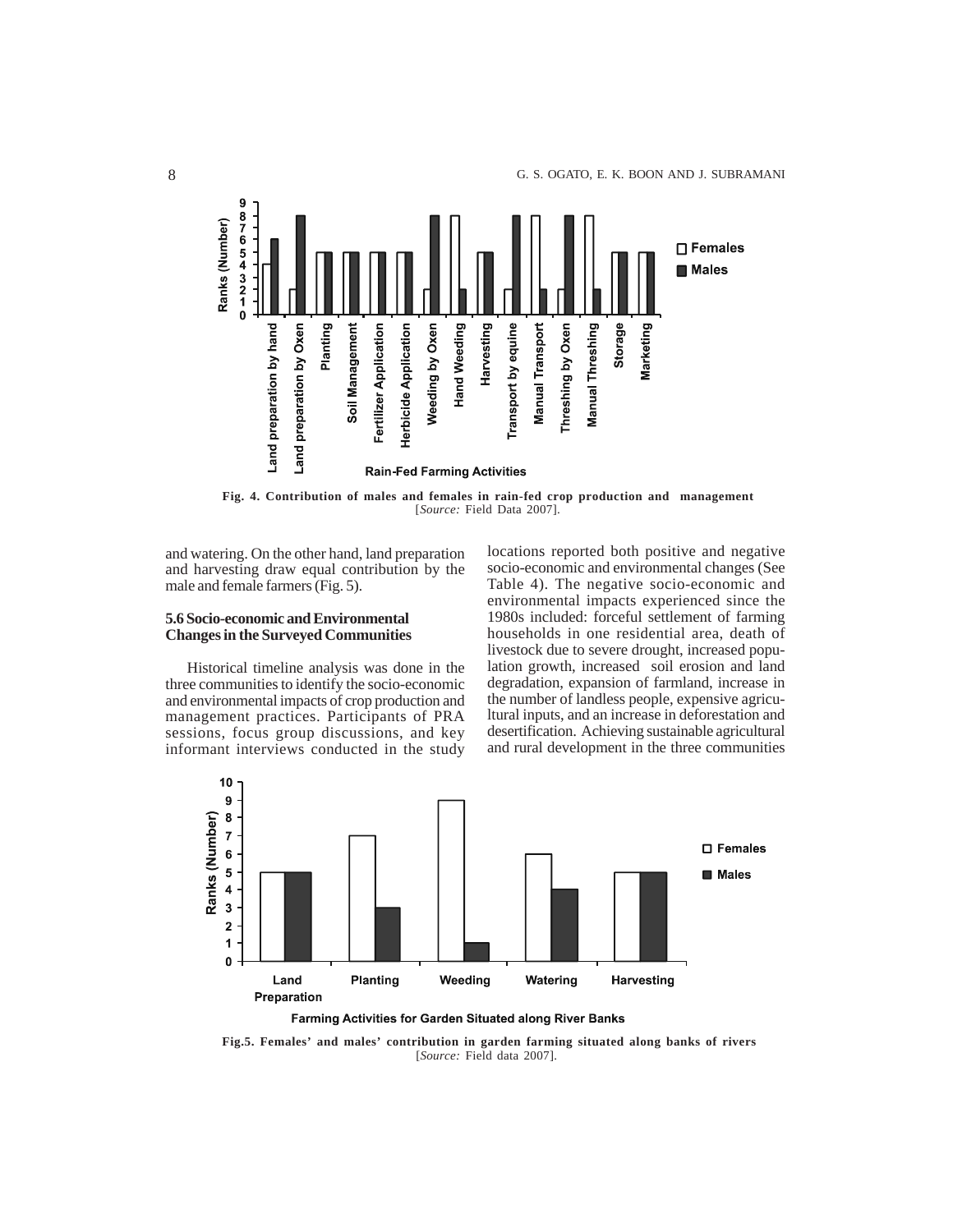requires the application of a holistic approach that permits an understanding of these challenges and their effective mitigation.

*5.6.1 Wealth and Livelihood of Farmers:* The nature of agricultural production, ownership of assets, sources of income, number of meals taken per day, ability to educate children, access to extension workers, ability to hire external labour and secure descent housing were used as the criteria for determining the extent of poverty reduction and livelihood improvement. Wealth and livelihood improvement in the three surveyed communities are similar. The factors accounting for the progress made by some members of the three communities included production of surplus food for sale, successful off-farm business, increase in household assets, support from relatives, increase in awareness on gender equality and wide popularization of agricultural extension packages. However, the largest portion of the sampled population in all the three communities is poor. Poor male-headed households (MHHs) in Senkele Farisi, Awaro Kora and Gosu Kora were respectively 55%, 40% and 50% of the poor. On the other hand, female headed households (FHHs) in the three communities respectively accounted for 50%, 50% and 55% of the poor (see Figs. 6-8 and Annexes 3-5). The factors responsible for the decline in the livelihoods of the majority of the members of the three communities include loss of major assets, inability to meet loan repayments, death of key household members, large number of orphans to support, old age, ill-health of household heads, degradation of natural resources, and rapid growth of the population.

## **5.7 Analysis of Stakeholders in the Three Communities**

Table 5 shows the major activities of stakeholders in relation to gender roles in crop production and management, key gender issues, knowledge available, major achievements, challenges and recommendations suggested for improving the situation of rural farmers. The recommendations include effective interaction amongst stakeholders; systemic and participatory gender analysis; training both female and male farmers on integrated agricultural production and

**Table 4: Environmental and socio-economic changes in the three communities**

| Time / Period | Key Factors Influencing Environmental and Socio-economic Change   |          | Trend           |
|---------------|-------------------------------------------------------------------|----------|-----------------|
|               |                                                                   | Positive | <b>Negative</b> |
| 1980s         | Severe drought                                                    |          |                 |
|               | Forceful settlement of farming households in one residential area |          |                 |
|               | Number of human population increased                              |          |                 |
|               | Death of livestock due to severe drought                          |          |                 |
| Early 1990s   | Involuntary cooperative movement collapsed                        |          |                 |
|               | Gender equality awareness created                                 |          |                 |
|               | Harmful traditional practices condemned                           |          |                 |
|               | Number of human population increased                              |          |                 |
|               | Primary education in local language                               |          |                 |
| Late $1990s$  | Extension packages widely popularized                             |          |                 |
|               | Agricultural production increased                                 |          |                 |
|               | Voluntary cooperative movement reinitiated                        |          |                 |
|               | Expansion of farmland                                             |          |                 |
|               | Number of human population increased                              |          |                 |
| 2000 to 2007  | Agricultural and health extension workers trained and deployed    |          |                 |
|               | Primary Agricultural Cooperative Society and Farmers'             |          |                 |
|               | Cooperative Union established                                     |          |                 |
|               | Farmers' Training Centres established                             |          |                 |
|               | Farmers' knowledge in crop and livestock production and           |          |                 |
|               | management increased                                              |          |                 |
|               | Number of NGOs and Saving and Credit institutions increased       |          |                 |
|               | Gender equality awareness increased                               |          |                 |
|               | Tree Plantation Campaign for the New Ethiopian Millennium         |          |                 |
|               | Soil erosion and land degradation increased                       |          |                 |
|               | Deforestation increased                                           |          |                 |
|               | Number of landless people increased                               |          |                 |
|               | Price of agricultural inputs drastically increased                |          |                 |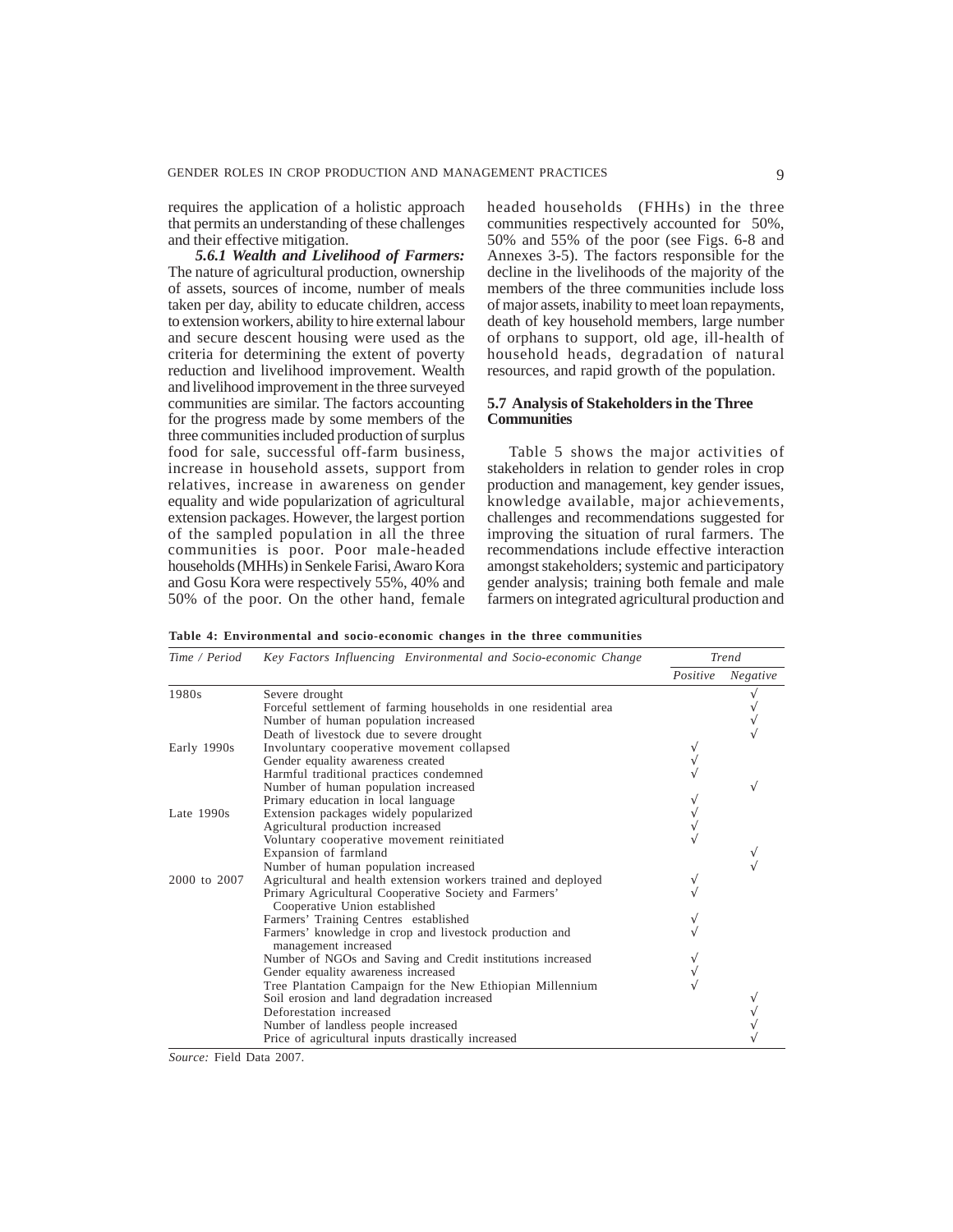management practices; improving females' access to productive resources and agricultural services; mainstreaming gender analysis into rural development programmes; formulating and implementing effective gender policies and strategies; awareness creation on gender equality

and empowerment; ensuring adequate and timely budgets; improving female farmers' access to agricultural extension services through affirmative actions; and the use of organic fertilizers in place of the unaffordable and unsustainable chemical fertilizers.



**Fig. 6. Wealth category of respondents by household in Senkele community** [*Source:* Field data 2007]



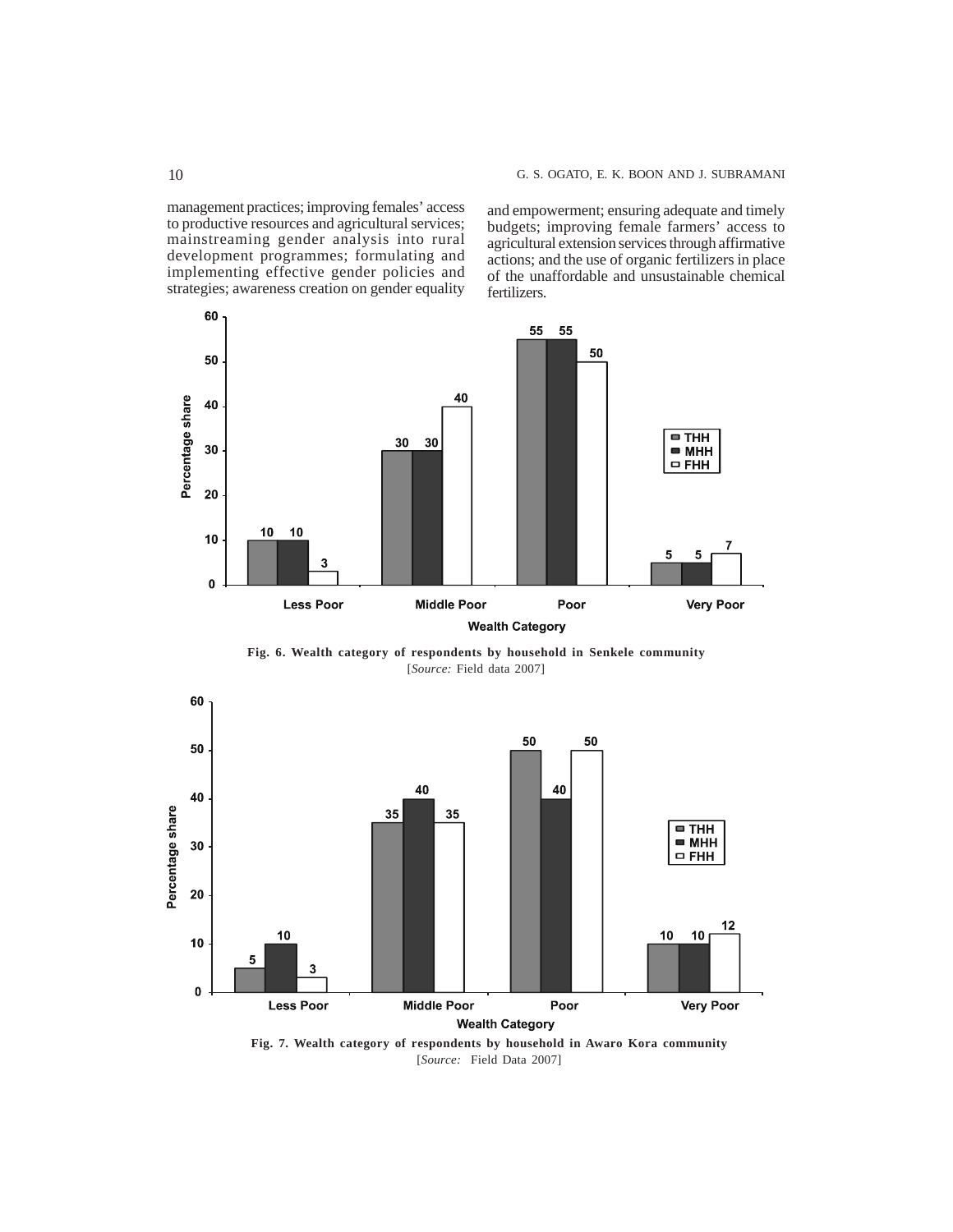| <b>Stakeholders</b>                                      | Major<br>activities                                                                                                        | Gender<br>issues<br>recognized                                                            | <i>Strategy</i>                                                           | Knowledge<br>possessed                                                                                   | Major<br>achievements                                                                         | Stakeholders'<br>recommen-<br>dations                                                                                                                                                                     |
|----------------------------------------------------------|----------------------------------------------------------------------------------------------------------------------------|-------------------------------------------------------------------------------------------|---------------------------------------------------------------------------|----------------------------------------------------------------------------------------------------------|-----------------------------------------------------------------------------------------------|-----------------------------------------------------------------------------------------------------------------------------------------------------------------------------------------------------------|
| Ambo<br>District<br>Women's<br>Affairs<br>Office         | Awareness<br>creation on<br>gender<br>equality                                                                             | Unequal<br>decision<br>making<br>power                                                    | Affirmative<br>action to<br>encourage<br>females                          | Gender studies,<br>legal<br>procedures                                                                   | Both male<br>and females amongst;<br>gender<br>equality                                       | Effective linkage<br>are aware of <i>stakeholders</i> and<br>Systemic and<br>participatory<br>gender analysis.                                                                                            |
| Wisdom<br>Micro<br>Finance<br>Institution                | Provision of<br>credit to<br>both male<br>and female<br>farmers.                                                           | Limited access<br>of female<br>farmers to<br>credit<br>facilities.                        | Equal access<br>of male and<br>female<br>farmers to<br>credit.            | Knowledge of<br>financial<br>management<br>and<br>accounting.                                            | $60\%$ of<br>beneficiaries<br>were<br>females.                                                | Training both<br>female and male<br>farmers on how<br>to improve their<br>livelihood on<br>sustainable basis.                                                                                             |
| Eshet<br>Microfinance<br>Institution                     | Provision of<br>credit to both<br>male and<br>female<br>farmers and<br>training<br>beneficiaries<br>on loan<br>procedures. | Needs of<br>farmers not<br>properly<br>addressed.                                         | Equal access of<br>male and<br>female farmers<br>to credit<br>facilities. | Knowledge of<br>financial<br>management<br>and<br>accounting                                             | Relative<br>improve-<br>ment of<br>livelihood<br>of bene-<br>ficiaries                        | Improve females'<br>access to<br>productive<br>resources and<br>agricultural<br>services and<br>mainstreaming<br>gender analysis in<br>rural<br>development<br>programmes.                                |
| Jimma<br>University,<br>Ambo College                     | Awareness<br>creation on<br>gender equality and females.<br>and production<br>and distribution<br>of seeds to<br>farmers.  | Income gap<br>between males                                                               | Affirmative<br>action both in<br>academic and<br>community<br>spheres.    | Knowledge of<br>sociology,<br>psychology,<br>anthropology<br>and gender<br>study.                        | Relative<br>improve-<br>ment of<br>livelihood<br>of benefi-<br>ciaries.                       | Effective gender<br><i>policies</i> and<br>strategies;<br>effective linkage<br>amongst<br>stakeholders and<br>training on<br>gender equality<br><i>awareness for</i><br>sustainable rural<br>development. |
| Ambo Plant<br>Protection<br>Research<br>Center           | Participatory<br>technology<br>demonstration system<br>and                                                                 | Male-oriented<br>extension<br>andSocio-<br>dissemination. cultural barriers. technologies | Equal access of<br>males and<br>females to<br>improved                    | Knowledge of<br>crop<br>production,<br>crop protection, participating research<br>and gender<br>studies. | Number of<br>female<br>farmers<br>in research<br>and<br>extension<br>activities<br>increased. | Mainstreaming<br>gender analysis<br>in agricultural<br>planning.                                                                                                                                          |
| Ethiopian<br>Rural Self Help of different<br>Association | On-farm trial<br>crop varieties. making power.                                                                             | Unequal<br>decision                                                                       | Economic<br>empowerment<br>of women<br>farmers.                           | Knowledge of<br>agriculture,<br>gender studies<br>and NGOs                                               | <b>Effective and Awareness</b><br>efficient<br>training on<br>agricultural<br>practices.      | creation on<br>gender equality<br>and<br>empowerment<br>and<br>mainstreaming<br>gender analysis<br>in all rural<br>development<br>programmes.                                                             |

**Table 5: Stakeholders in gender roles in crop production and management practices in the three communities**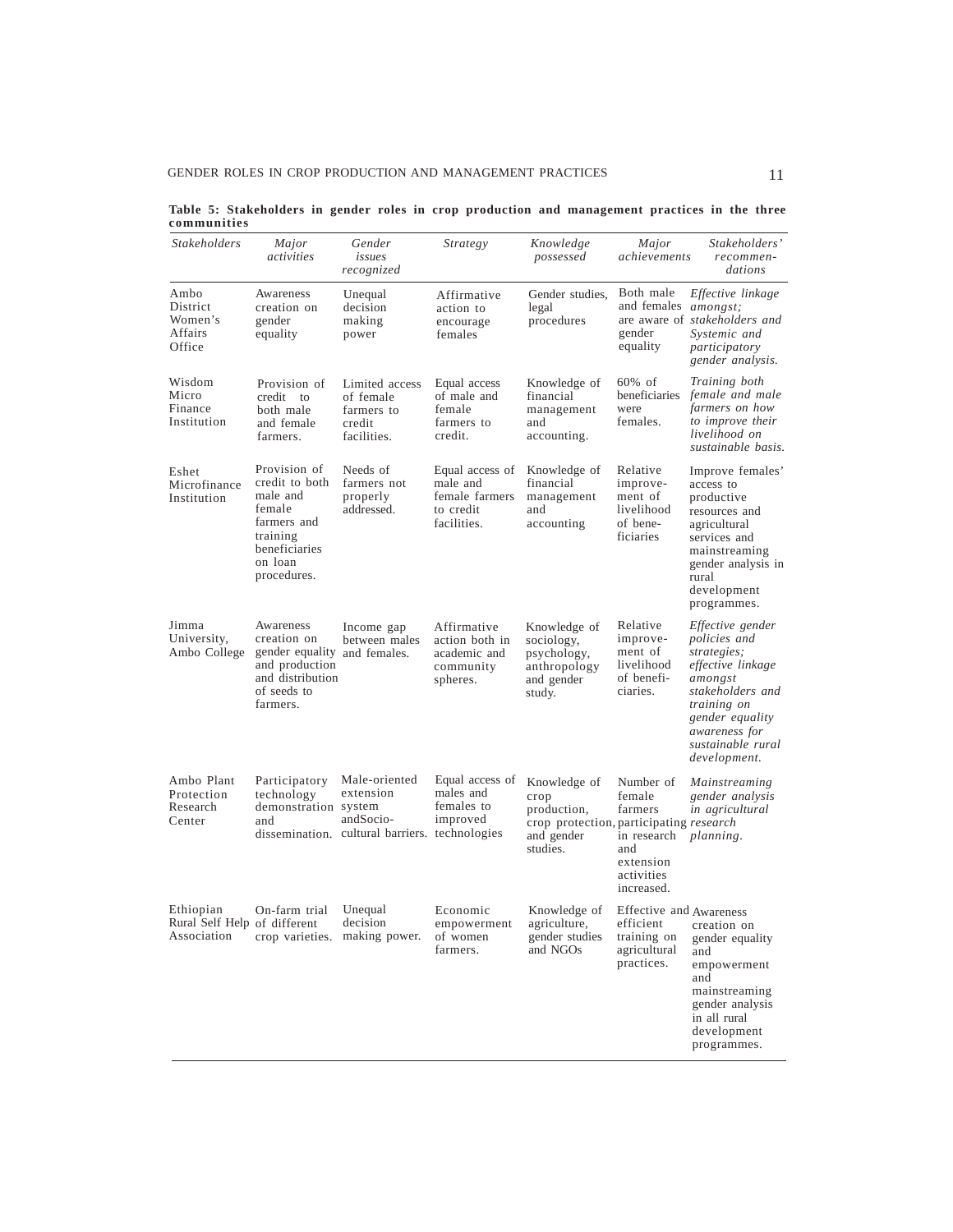**Table 5: Contd....**

| <b>Stakeholders</b>                                                   | Major<br>activities                                                                                                                                                                                                   | Gender<br>issues<br>recognized                                                                                                                                                                   | <b>Strategy</b>                                                                                 | Knowledge<br>possessed                                                                                                                                 | Major<br>achievements                                                                                                                                                                                                                     | Stakeholders'<br>recommen-<br>dations                                                                                                                                 |
|-----------------------------------------------------------------------|-----------------------------------------------------------------------------------------------------------------------------------------------------------------------------------------------------------------------|--------------------------------------------------------------------------------------------------------------------------------------------------------------------------------------------------|-------------------------------------------------------------------------------------------------|--------------------------------------------------------------------------------------------------------------------------------------------------------|-------------------------------------------------------------------------------------------------------------------------------------------------------------------------------------------------------------------------------------------|-----------------------------------------------------------------------------------------------------------------------------------------------------------------------|
| Ambo<br>District<br>Agriculture<br>and Rural<br>Development<br>Office | Training both<br>male and<br>female<br>farmers on<br>improved<br>agricultural<br>practices;<br>Provision of<br>rural land use<br>right<br>certificate and<br>provision of<br>agricultural<br>cooperative<br>services. | Limited<br>access of<br>female<br>farmers to<br>productive<br>resources;<br>and limited<br>knowledge<br>of both<br>male and<br>female<br>farmers<br>about<br>significance<br>of<br>cooperatives. | Equal access of Knowledge of<br>farmers to<br>training and<br>other<br>agricultural<br>services | male and female gender analysis<br>in agriculture,<br>agronomy,<br>crop<br>protection and<br>post harvest<br>technologies,<br>rural land<br>management | Both male<br>and female<br>trained on<br>improved<br>agricultural<br>practices;<br>issuance of<br>rural land use agricultural<br>right<br>certificates<br>for farmers;<br>and<br>establishment<br>of farmers'<br>service<br>cooperatives. | Effective linkage<br>amongst<br>farmers were stakeholders:<br>adequate and<br>timely budget;<br>and improve<br>female farmers'<br>access to<br>extension<br>services. |
| Small scale<br>rural male and<br>female farmers management.           | Crop<br>production and                                                                                                                                                                                                | High price of<br>agricultural<br>inputs for small<br>scale farmers.                                                                                                                              | Use of<br>indigenous soil<br>fertility<br>enhancement<br>techniques.                            | Indigenous<br>knowledge on<br>agricultural<br>practices.                                                                                               | Both male<br>and female<br>farmers<br>contribute<br>for house-<br>hold level                                                                                                                                                              | Training on<br>compost<br>preparationAnd<br>sustainable ways<br>of alleviating<br>farmers' socio-<br>food security economic and<br>environmental<br>challenges.       |

Source: Field Data 2007.



**Fig. 8. Wealth category of respondents by household in Gosu Kora community [***Source:* **Field Data 2007].**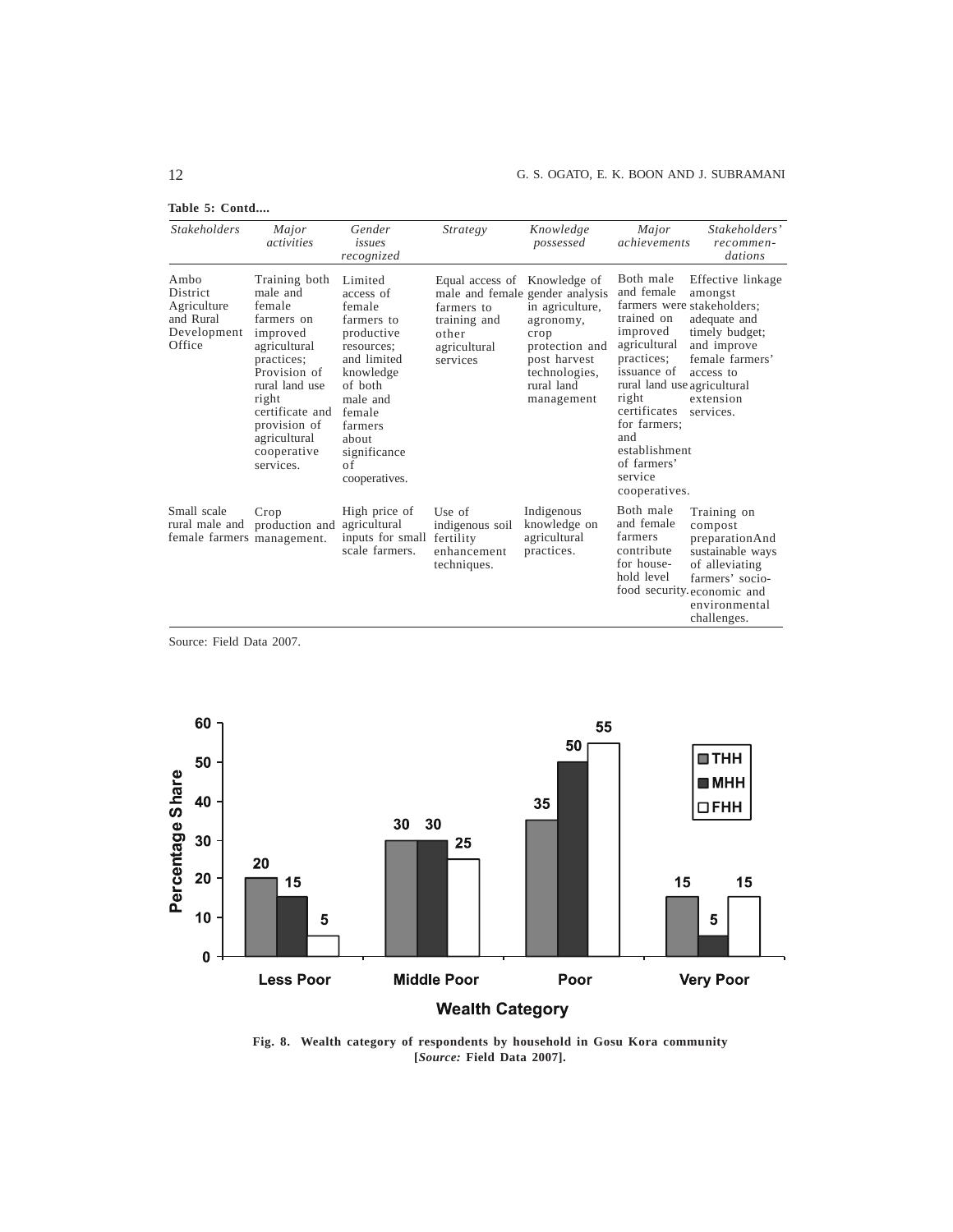## GENDER ROLES IN CROP PRODUCTION AND MANAGEMENT PRACTICES 13

#### **Table 6: Improving the productivity of small scale farmers in the three communities: Challenges and recommendations**

| Development<br>constraints                                                           | Gender challenges                                                                                                                                                                                                                                                             | Requirements for successful extension<br>interventions and productivity<br>improvement                                                                                                                                                 |
|--------------------------------------------------------------------------------------|-------------------------------------------------------------------------------------------------------------------------------------------------------------------------------------------------------------------------------------------------------------------------------|----------------------------------------------------------------------------------------------------------------------------------------------------------------------------------------------------------------------------------------|
| Lack of income and<br>credit                                                         | Women have less access to credit than<br>men and can only get credit if they are<br>household heads;<br>Lack of income/credit means that females<br>lack agricultural inputs and ploughing<br>oxen.                                                                           | • Look into possibility of using traditional<br>rural organizations as the link between<br>credit institutions and farmers;<br>• Funding proposal should be drawn up for<br>provision of credit through traditional<br>saving schemes. |
| Erratic rainfall and<br>drought                                                      | • Work burden of males and females is<br>increased:<br>Food insecurity and human sufferings<br>$\bullet$<br>increase and this has significant<br>impacts on children and women.                                                                                               | • Improve the utilization of the existing<br>water resources (irrigation system);<br>• Introduction of short cycle variety<br>crops.                                                                                                   |
| Shortage of farm land                                                                | • Affects both males and females and<br>leads to low yields and only limited<br>possibilities for crop diversification;<br>• Out-migration of males from the<br>communities leading to increased<br>work burden on females.                                                   | Identify appropriate intensive farming<br>approaches and encourage their use;<br>Encourage production of horticultural<br>$\bullet$<br>crops.                                                                                          |
| Lack of education                                                                    | • Females are less educated than males<br>and this has a negative impact on<br>household management and childcare.                                                                                                                                                            | • Convince communities to send female<br>and male children to school;<br>• Design and implement an agricultural<br>education service for females and males.                                                                            |
| Depletion of natural<br>resources (soil and<br>forests)                              | Affects the whole family; crop yield and<br>quality is reduced and more pests and<br>diseases prevail.<br>The depletion of natural resources will<br>increase the work burden of women and<br>girls in their search for fuel wood from a<br>distant location from their home. | Strengthen the soil - crop management<br>(extension);<br>Encourage construction and use of fuel -<br>efficient stoves;<br>Strengthen terracing and check damming<br>activities;<br>Encourage plantation of indigenous tree<br>species. |
| Women have limited<br>access to extension<br>services.                               | Women's lack of access to extension<br>services results in women lacking some<br>of the skills which men have gained from<br>contact with extension agents. If the<br>husband is away, then the farm may suffer<br>leading to decreased output, family<br>income and health.  | Raise awareness within the community as<br>to the importance of females having access<br>to extension services;<br>Find out the best approaches for providing<br>extension to reach women.                                             |
| Limited access to and<br>use of agricultural<br>technologies.                        | For both females and males, the potential<br>to achieve higher yields of better quality<br>is not realized; much time and labour is<br>expanded for a small return.                                                                                                           | Look for means through which agricultural<br>inputs can be available in the locality;<br>Raise awareness in the community as to the<br>importance of females having access to<br>agricultural technology.                              |
| Gender-neutral<br>Agricultural<br>Development Policy                                 | Women's needs, constraints and interests<br>not considered in technology generation<br>and dissemination;<br>Low productivity of female farmers;<br>Food insecurity.                                                                                                          | Design and implement gender-responsive<br>agricultural development policy and<br>strategies;<br>Strengthen the linkages and interaction<br>among different stakeholders for joint<br>actions and collaborations.                       |
| An alarming human<br>population growth rate<br>and an alarming spread<br>of HIV/AIDS | Women and girls suffer much from the<br>effect of rapid human population growth<br>rate;                                                                                                                                                                                      | Increase girls access to primary education<br>and promote family planning programmes<br>and projects;                                                                                                                                  |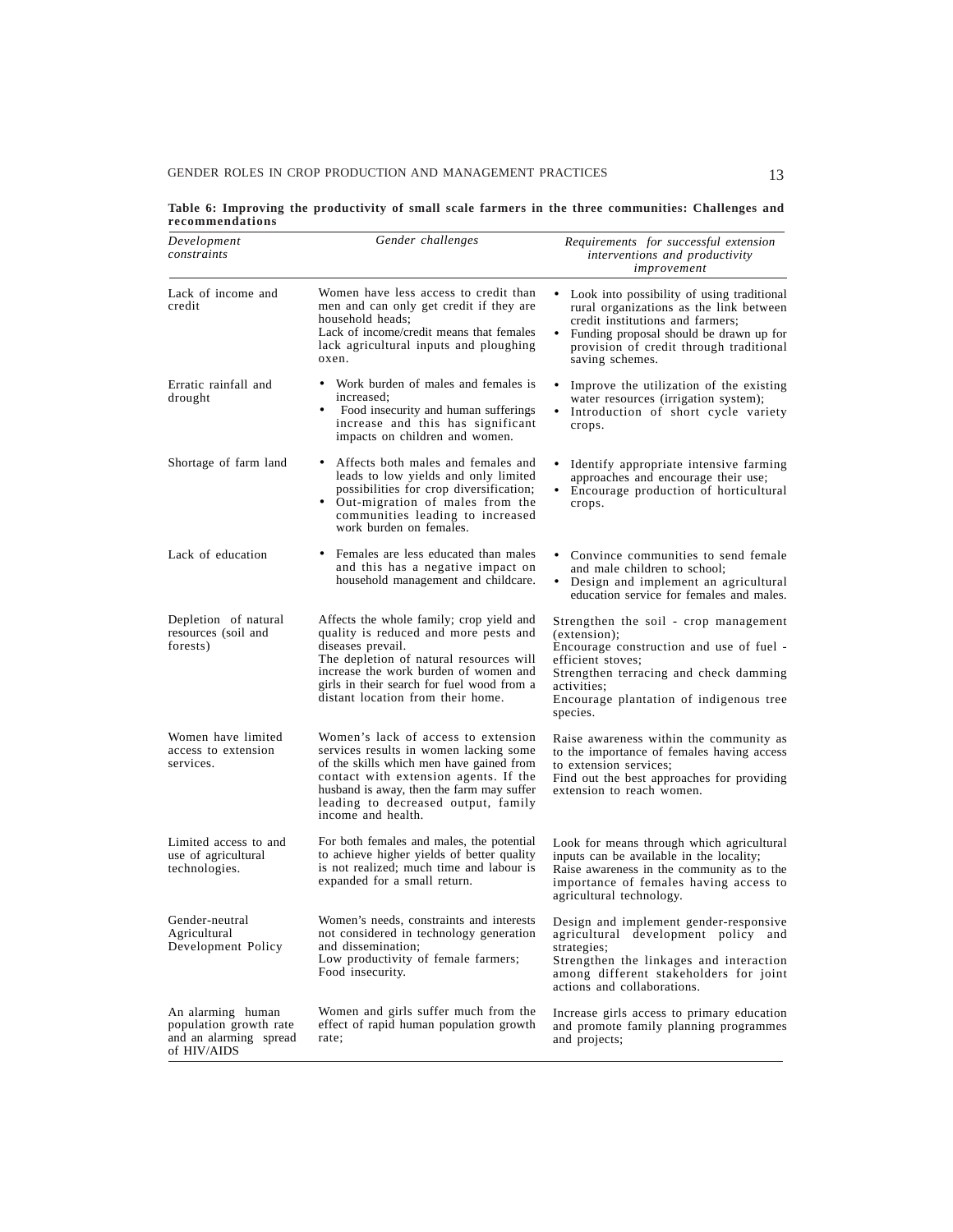| Table 6: Contd                                                                      |                                                                                                                                                                                                                                                                                                                                |                                                                                                                                                                                                                     |  |  |  |  |  |
|-------------------------------------------------------------------------------------|--------------------------------------------------------------------------------------------------------------------------------------------------------------------------------------------------------------------------------------------------------------------------------------------------------------------------------|---------------------------------------------------------------------------------------------------------------------------------------------------------------------------------------------------------------------|--|--|--|--|--|
| Development<br>constraints                                                          | Gender challenges                                                                                                                                                                                                                                                                                                              | Requirements for successful extension<br>interventions and productivity<br>improvement                                                                                                                              |  |  |  |  |  |
| Inadequate research on<br>farmers innovation and<br>indigenous knowledge<br>systems | The spread of HIV/AIDS at an alarming<br>rate is a threat to agricultural sector as it<br>affects the active labour force which is<br>mainly females in the Ethiopian context.                                                                                                                                                 | Formal and non-formal education campaigns<br>for voluntary behavioural change of both<br>male and female partners;<br>Promote comprehensive health<br>and<br>agricultural extension packages.                       |  |  |  |  |  |
|                                                                                     | Unsustainable and unaffordable external<br>agricultural inputs at the expense of<br>indigenous agricultural production and<br>management practices;<br>Females' and males' indigenous knowledge<br>of crop production and management<br>practices not fully integrated in<br>agricultural research and development<br>efforts. | and implement<br>sustainable<br>Design<br>agriculture;<br>Integrate indigenous knowledge and<br>practices of both male and female farmers<br>and promote farmers' innovations through<br>farmers' experimentations. |  |  |  |  |  |

*Source:* Field Data 2007 and Desk Review 2007.

#### **5.8 Women's Double Roles**

The productive and reproductive roles of females in society, termed as "double-day" roles, results in a heavier workload for females than males, although this also depends on social class, age or ethnicity group (Peter 2006). Tsegaye (1997) asserts that Ethiopian rural women participate in various farm activities such as field preparation, planting, weeding, manuring, harvesting, transporting, threshing, seed selection/sorting, storage, processing and marketing agricultural produce. This assertion was also found to be true in the context of the three surveyed communities. Females in femaleheaded households have a heavier workload than females in male-headed households because of the additional responsibility of household headship compared to women in male-headed households.

The findings of this paper confirm that females' contribution in reproductive, productive and community work is significantly higher than that of males. In general, data suggest that African women perform about 90% of the work of processing food crops and providing household water and fuel wood; 80% of the work of food storage and transportation from farm to village; 90% of the work of hoeing and weeding; and 60% of the work of harvesting and marketing of farm produce (Olumakaiye and Ajayi 2006).

However, women's role in the economy has often been underestimated, and their work in agriculture has been invisible for a long time.

While policy-makers have targeted population control, health and nutrition programmes for women, they have neglected them as productive agents (Olumakaiye and Ajayi 2006). Consequently, the productivity of females has not been enhanced. Gender roles in the three surveyed communities are constrained by an uneven distribution of resources and opportunities between women and men in the household. Where resources are scarce, women find themselves at a greater disadvantage than the male members of the family (Kabeer 2003; Suleiman 2004). In addition, shortage of farmland is more severe for females than for males.

#### **6. CHALLENGES AND RECOMMENDATIONS**

The principal development constraints and challenges facing small-scale farmers in the three surveyed communities and recommendations for improving the productivity of rural female farmers are presented in Table 6.

#### **7. CONCLUSION**

Both males and females in Ambo district participate in farming activities under close supervision of the head of the household. The basic reason is that the two sexes have joint responsibility for ensuring a good level of household food security (Abera et al. 2006). During the agriculture peak seasons, women work more than double the hours done by men. The

**Table 6: Contd....**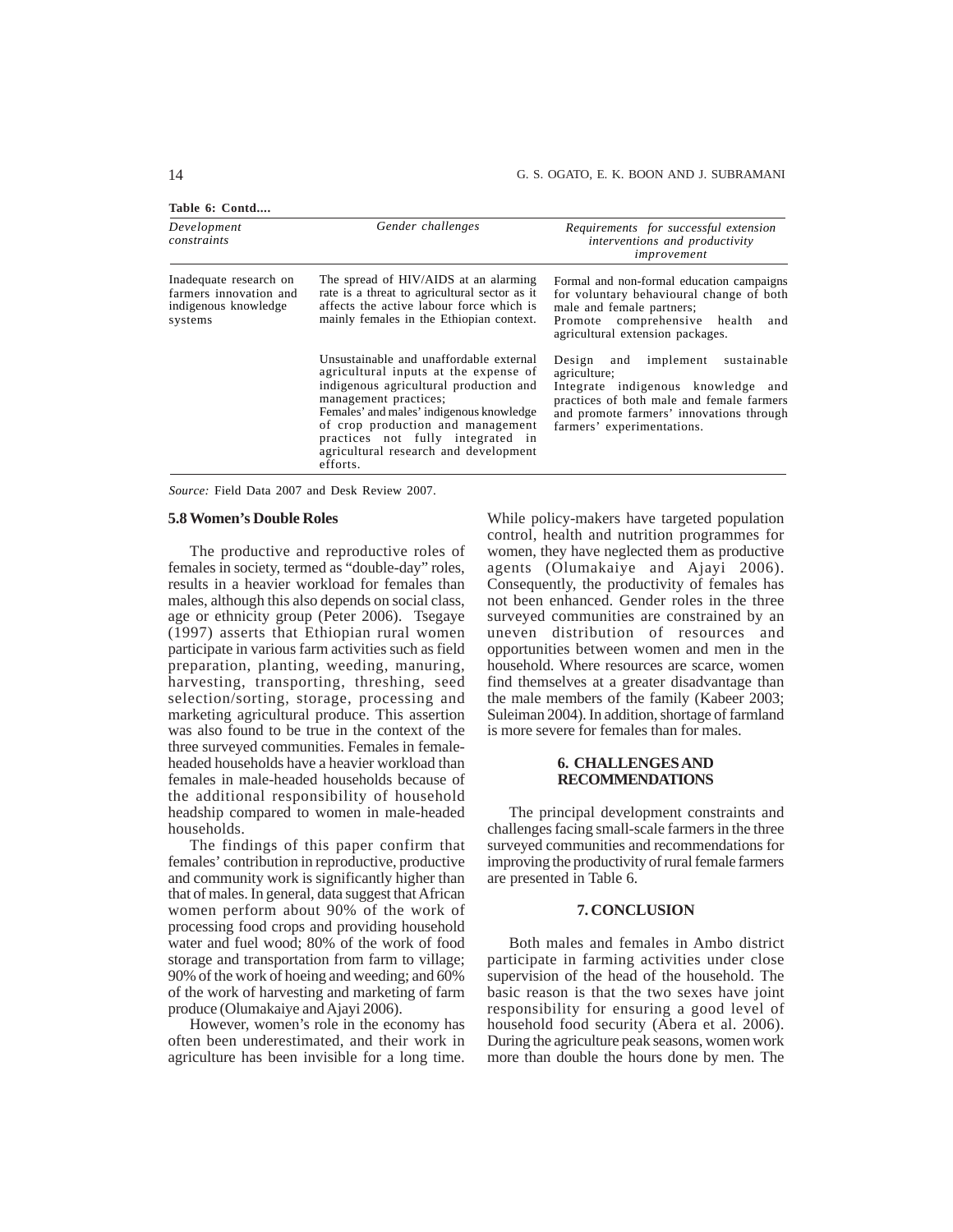task of fetching water and collecting fuel wood is the sole duty of women, assisted most of the time by girls. Females' contribution to crop production and management in the three surveyed communities is significantly higher than that of males because they participate in almost all farming activities, domestic tasks and community development work. The findings of this paper support the argument that gender roles in household activities are socially constructed and not sexually determined. Gender roles are thus more responsive to changes in farming systems, economic pressure, cultural beliefs and practices.

The significant contribution of females in reproductive and productive works and community development should serve as a good guide for rural development interventionists. A clear implication of females' double workload in rural communities of Ethiopia is that policymakers, planners and development agents must have a holistic understanding of the relative and often shifting roles of men and women in agriculture, natural resource management, decision-making, use of traditional knowledge and practices, division of labour between women and men (Upadhyay 2005).

To encourage males to share in domestic tasks, effective gender sensitization programmes are required. This could be done through non-formal educational activities, agricultural extension meetings and mainstreaming gender issues in school curricula at all levels. In addition, nonformal educational activities organized for rural farmers should take note of the heavy domestic workload of females. These activities should also be scheduled at appropriate times to enable many females to participate. There is a need for designing gender-responsive software and hardware agricultural technologies which enable females to improve the productivity of their farms. A second paper by the authors of the present article will discuss issues relating to gender empowerment in agriculture and propose appropriate strategies for enabling rural female farmers to have more access to productive resources and agricultural extension services.

#### **ACKNOWLEDGEMENTS**

We are very grateful to the Flemish Interuniversity Council (VLIR) of Belgium for providing financial support for this study. We are also thankful to all relevant organizations and individuals who directly or indirectly contributed towards a successful accomplishment of this research.

#### **REFERENCES**

- Abera G, Gudeta H, Belissa M, Shale G, Degefe A, Akassa B 2006. *Gender Based Roles and Resource Use Right in Potato Production and Marketing System: The Case of Some Districts in Oromia, Ethiopia.* A Research Report. Addis Ababa: OARI and OSSREA.
- Ambo District Finance and Economic Development Office (ADFEDO) 2007. *Socio- Economic Profile 2006/2007* (Unpublished). Ambo, Ethiopia: ADFEDO.
- Bhatta G 2001. Of Geese and Gander: Mainstreaming Gender in the Context of Sustainable Human Development. *Journal of Gender Studies*, 10(1): 17-32.
- Cherinet H, Mulugeta E 2003. *A Profile on Gender Relations: Towards Gender Equality in Ethiopia.* Stockholm: Swedish International Development Cooperation Agency (SIDA).
- Dejene A 2003. Integrated Natural Resources Management to Enhance Food Security: The Case for Community-Based Approaches in Ethiopia*. Working Paper No.16.* Rome: Food and Agriculture Organization of the United Nations.
- Deressa TT 2007. Measuring the Economic Impact of Climate Change on Ethiopian Agriculture: Ricardian Approach. Policy Research *Working Paper 4342.* Washington D.C: The World Bank.
- FAO 1997. *Gender and Participation in Agricultural Development Planning: Lessons from Ethiopia.* From <http: //www.fao.org/GENDER/Static/CaseSt/ Eti/eti-e-01.htm#P225\_6160> (Retrieved January 15, 2008).
- Fernando P 1998. Gender and Rural Transport. *Gender, Technology and Development,* 2: 63-80.
- Hunduma T 2006. *Local Crop Genetic Resource Utilization and Management in Gindeberet, west central Ethiopia.* Master Thesis (Unpublished). Norway: NORAGRIC, Center for Environment and Development Studies.
- ICA-ILO 2001. *Gender Issues in Cooperatives: An ICA-*ILO Perspective. From <http: //www.ica.coop/gender/ ica-ilo-manual/background.html#roles> (Retrieved March 29, 2007)
- Japan International Cooperation Agency (JICA) 1999. *Country WID Profile (Ethiopia).* Tokyo: JICA Planning Department.
- Jiggins J 1986. *Gender-Related Impacts and the Work of International Agricultural Research Centers.* CGIAR Study Paper No.17. Washington, D.C.: CGIAR.
- Kabeer N 2003. *Gender Mainstreaming in Poverty Eradication and the Millennium Development Goals: A Handbook for Policy Makers and Other Stakeholders.* Ottawa: International Development Research Centre.
- Kobayashi H Undated. Gender Statistics in Agriculture Sector. From <http: //www.unescap.org/stat/meet/ iags/iags\_agri\_sector.pdf> (Retrieved June 23, 2008).
- Mollel NM, Mtenga NA 2000. Gender Roles in the Household and Farming Systems of Techenzema,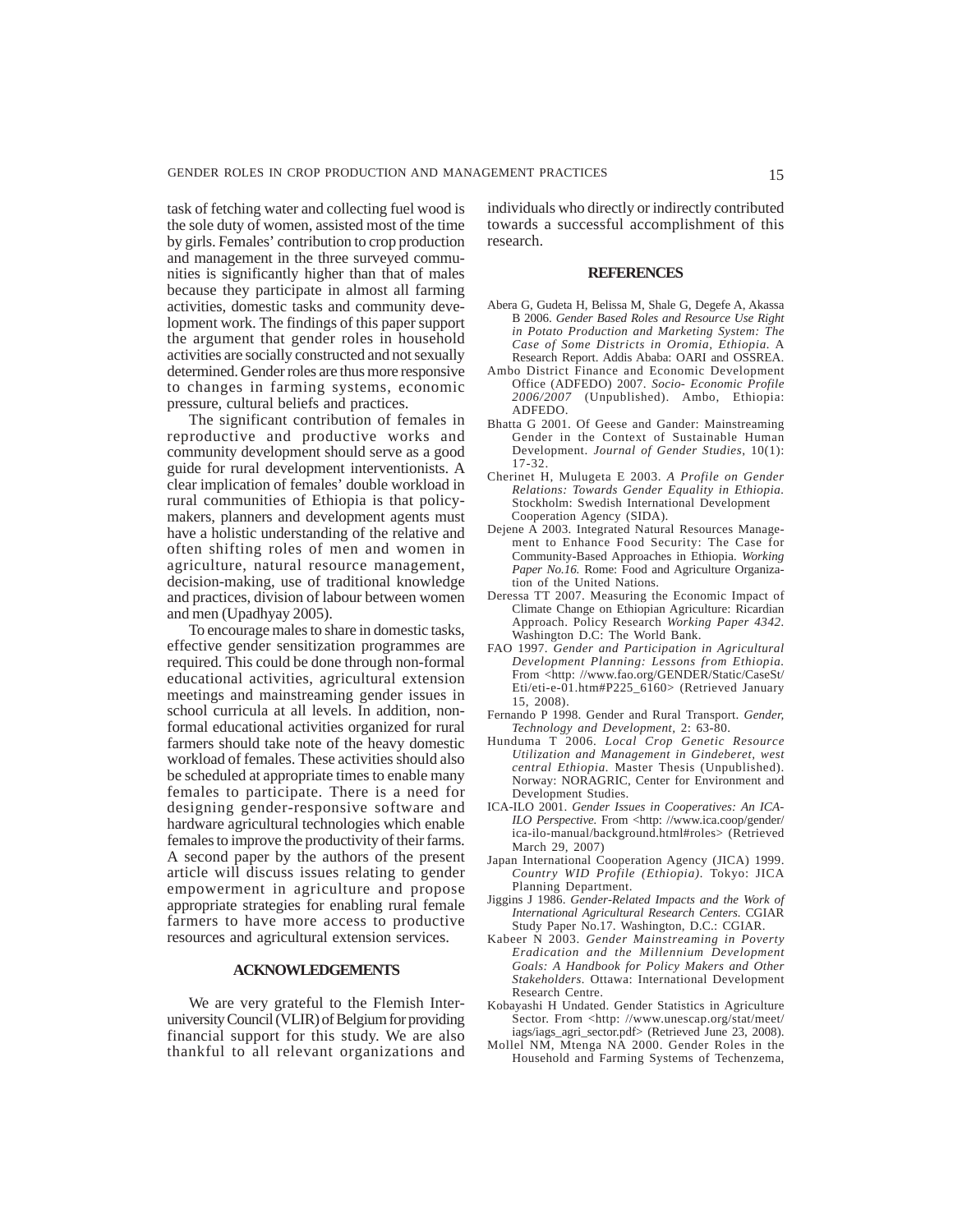Morogoro-Tanzania. *South African Journal of Agricultural Extension,* 29: 73-88.

- Odame HH, Hafkin N, Wesseler G, Boto I 2002. *Gender and Agriculture in the Information Society.* International Service for National Agricultural Research Briefing Paper No.55. The Hague, The Netherlands: ISNAR.
- Olumakaiye MF, Ajayi AO 2006. Women's Empowerment for Household Food Security: The Place of Education. *Journal of Human Ecology*, 19 (1): 51-55.
- Peter G 2006. Gender Roles and Relationships: Implications for Water Management. *Physics and Chemistry of the Earth*, 31: 723-730.
- Suleiman A 2004. *Smallholder Supply Response and Gender in Ethiopia: A Profit Function Analysis.* Sheffield Economic Research Paper Series, SERP Number: 2004007. Sheffield, UK: University of Sheffield.
- Teshome A, Devereux S 2005. *Inequality and Agriculture in Ethiopia: A Case Study. WDR 2006 Background Paper on Asset Inequality and Agricultural Productivity.* University of Sussex,UK: Institute of

Development Studies, Department for International Development (DfID).

- Tsegaye B 1997. The Significance of Biodiversity for Sustaining Agricultural Production and Role of Women in The Traditional Sector: The Ethiopian Experience. *Agriculture, Ecosystems and Environment*, 62: 215-227.
- United Nations 2002. Johannesburg Summit 2002: Ethiopia-country Profile. From <http: //www.un.org/ esa/agenda21/natlinfo/wssd/ethiopia.pdf> (Retrieved December 4, 2007).
- Upadhyay B 2005. Women and natural Resource management: Illustrations from India and Nepal. *Natural Resources Forum*, 29: 224-232.
- Welch CJ, Alemu B, Msaki T, Sengendo M, Kigutha H, Wolff A 2000. *Improving Household Food Security: Institutions, Gender, and Integrated Approaches.* U.S.A: BASIS Management Entity.
- West Shoa Zone Bureau of Finance and Economic Development (WSZBFED) 2007.
- *Socio-Economic Profile for West Shoa Zone 2006/2007* (Unpublished). Ambo, Ethiopia: WSZBFED.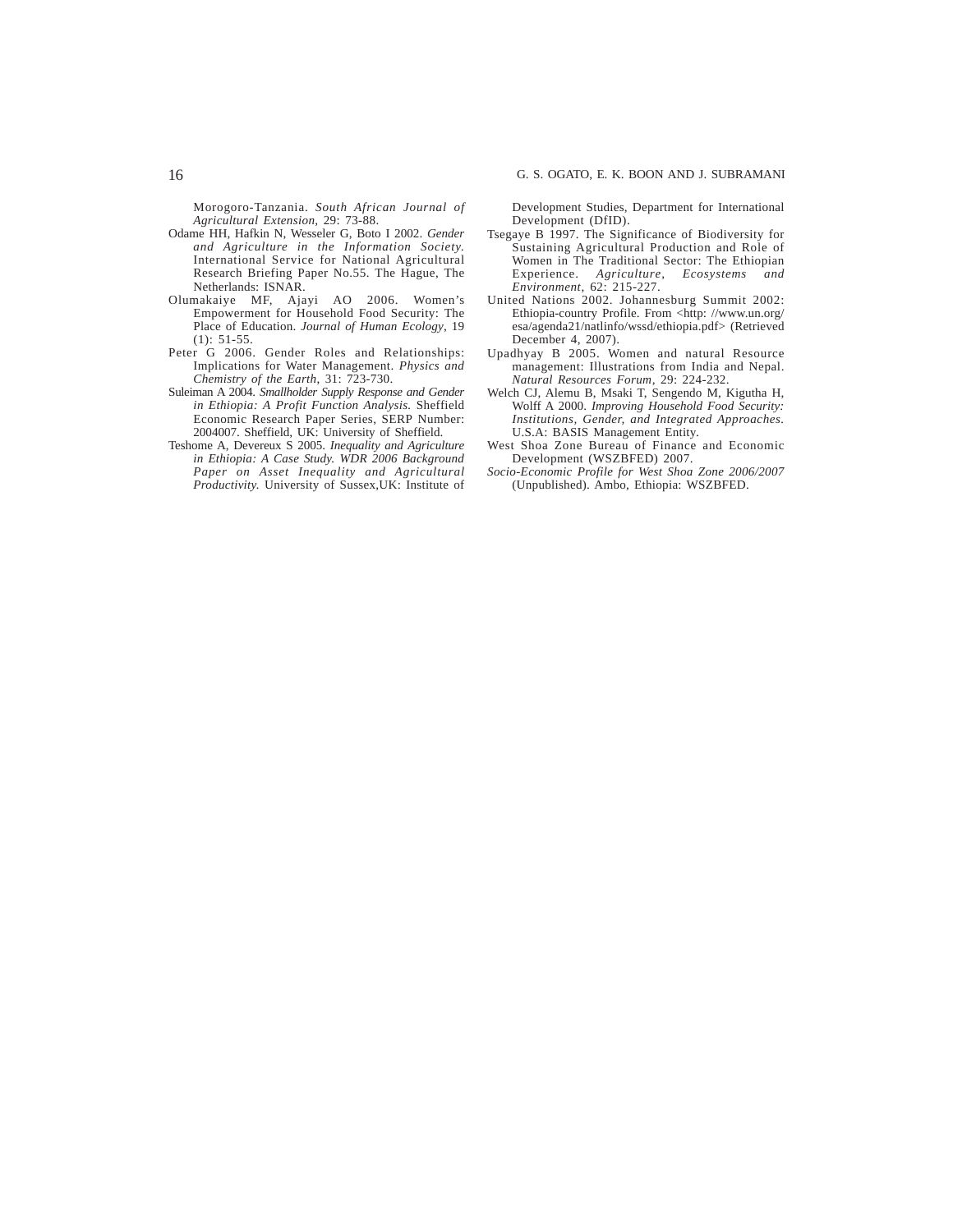| Category               | Variables                               |                | Total |                          |      |                | Communities |                          |         |
|------------------------|-----------------------------------------|----------------|-------|--------------------------|------|----------------|-------------|--------------------------|---------|
|                        |                                         |                |       | Awaro Kora               |      |                | Gosu Kora   |                          | Senkele |
|                        |                                         | Count          | $\%$  | Count                    | $\%$ | Count          |             | % Count                  | $\%$    |
| Gender                 | Male                                    | 125            | 50.0  | 30                       | 50.0 | 58             | 50.4        | 37                       | 49.3    |
|                        | Female                                  | 125            | 50.0  | 30                       | 50.0 | 57             | 49.6        | 38                       | 50.7    |
| Age                    | $18 - 30$                               | 16             | 6.4   | $\overline{4}$           | 6.7  | 12             | 10.4        | $\overline{\phantom{a}}$ |         |
|                        | $31 - 50$                               | 187            | 74.8  | 32                       | 53.4 | 90             | 78.2        | 65                       | 86.7    |
|                        | 51 and above                            | 47             | 18.8  | 24                       | 40.0 | 13             | 11.3        | 10                       | 13.4    |
| <b>Marital Status</b>  | Single                                  | $\overline{c}$ | 0.8   | $\overline{\phantom{a}}$ | ۰    | $\overline{2}$ | 1.7         | $\overline{\phantom{a}}$ |         |
|                        | Married                                 | 125            | 50.0  | 30                       | 50.0 | 58             | 50.4        | 37                       | 49.3    |
|                        | Divorces                                | 16             | 6.4   | $\overline{c}$           | 3.3  | 14             | 12.1        | $\overline{\phantom{a}}$ | ۰       |
|                        | Widowed                                 | 107            | 42.8  | 28                       | 46.7 | 41             | 35.6        | 38                       | 50.7    |
| Household Title        | Male Headed Household                   | 125            | 50.0  | 30                       | 50.0 | 58             | 50.4        | 37                       | 49.3    |
|                        | Female Headed Household                 | 125            | 50.0  | 30                       | 50.0 | 57             | 49.6        | 38                       | 50.7    |
| Ethnicity              | Oromo                                   | 238            | 95.2  | 56                       | 93.3 | 108            | 93.9        | 74                       | 98.6    |
|                        | Amahara                                 | 12             | 4.8   | $\overline{4}$           | 6.7  | 7              | 6.1         | 1                        | 1.3     |
| Source of Income       | Farming Activities                      | 174            | 69.6  | 41                       | 68.3 | 76             | 66.1        | 57                       | 76.0    |
|                        | Farming and Non-farming                 | 76             | 30.4  | 19                       | 31.7 | 39             | 33.9        | 18                       | 24.0    |
|                        | activities                              |                |       |                          |      |                |             |                          |         |
| Religion               | Orthodox Christianity                   | 218            | 87.2  | 60                       | 24.0 | 85             | 73.9        | 73                       | 97.3    |
|                        | Protestant Christianity                 | 31             | 12.4  | ٠                        | ٠    | 29             | 25.2        | 2                        | 2.7     |
|                        | Indigenous Oromo Religion<br>(Wakefata) | $\overline{1}$ | 0.4   |                          |      | 1              | 0.9         | $\overline{\phantom{a}}$ |         |
| <b>Education Level</b> | Non-formal                              | 111            | 44.4  | 39                       | 65.0 | 27             | 23.5        | 4.5                      | 60.0    |
|                        | Primary                                 | 110            | 44.0  | 20                       | 33.4 | 63             | 54.7        | 27                       | 45.0    |
|                        | Secondary                               | 29             | 11.6  | 1                        | 1.7  | 25             | 21.7        | 3                        | 5.0     |
| Annual Income          | Less than 1000 Birr                     | 42             | 16.8  | 9                        | 15.0 | 14             | 12.1        | 19                       | 25.4    |
|                        | 1001-5000 Birr                          | 125            | 50.0  | 34                       | 56.6 | 55             | 47.8        | 36                       | 48.0    |
|                        | 5001-10000 Birr                         | 70             | 28.0  | 17                       | 28.4 | 40             | 34.7        | 13                       | 17.4    |
|                        | Greater than 10000 Birr                 | 13             | 5.2   |                          | ٠    | 6              | 5.2         | 7                        | 9.3     |

**ANNEXES**

**Annex 1: Characteristics of the sample in three surveyed communities (Awaro Kora, Gosu Kora and Senkele Farisi)**

*Note:* 1 euro= 13 Ethiopian Birr.

*Source:* Field Data 2007.

| Annex 2: Seasonal calendar of major crops production and management practices and gender division<br>of labour in the three communities |  |  |  |
|-----------------------------------------------------------------------------------------------------------------------------------------|--|--|--|
|                                                                                                                                         |  |  |  |

| Months                                                                                                                          | A | N |  |  | M | A | M |  | Gender Division of Labour |               |
|---------------------------------------------------------------------------------------------------------------------------------|---|---|--|--|---|---|---|--|---------------------------|---------------|
| Rainfall                                                                                                                        |   |   |  |  |   |   |   |  | Females                   | Males         |
| Rain-fed Farming                                                                                                                |   |   |  |  |   |   |   |  |                           |               |
| Land preparation (by oxen)                                                                                                      |   |   |  |  |   |   |   |  |                           | 8             |
| Land preparation (by hand)                                                                                                      |   |   |  |  |   |   |   |  | 5                         | 5             |
| Planting                                                                                                                        |   |   |  |  |   |   |   |  |                           | 5             |
| Soil management                                                                                                                 |   |   |  |  |   |   |   |  | 5                         | 5             |
| Application of Fertilizer                                                                                                       |   |   |  |  |   |   |   |  | 5                         | 5             |
| Application of herbicides                                                                                                       |   |   |  |  |   |   |   |  |                           | 5             |
| Weeding (by Oxen)                                                                                                               |   |   |  |  |   |   |   |  | $\overline{2}$            | 8             |
| Weeding(by hand)                                                                                                                |   |   |  |  |   |   |   |  | 8                         | 2<br>5        |
| Harvesting                                                                                                                      |   |   |  |  |   |   |   |  | 5                         |               |
| Threshing (by Oxen)                                                                                                             |   |   |  |  |   |   |   |  | $\overline{c}$            | 8             |
| Threshing by hand)                                                                                                              |   |   |  |  |   |   |   |  | 8                         | $\frac{2}{8}$ |
| Transport (by equine)                                                                                                           |   |   |  |  |   |   |   |  | 2                         |               |
| Transport(by hand)                                                                                                              |   |   |  |  |   |   |   |  | 8                         | $\frac{2}{5}$ |
| Storage                                                                                                                         |   |   |  |  |   |   |   |  |                           |               |
| Marketing                                                                                                                       |   |   |  |  |   |   |   |  |                           | 5             |
| Gardens (situated along banks of rivers)                                                                                        |   |   |  |  |   |   |   |  |                           |               |
| Land preparation                                                                                                                |   |   |  |  |   |   |   |  |                           |               |
| Planting                                                                                                                        |   |   |  |  |   |   |   |  |                           |               |
| Weeding                                                                                                                         |   |   |  |  |   |   |   |  |                           |               |
| Watering                                                                                                                        |   |   |  |  |   |   |   |  |                           |               |
| Harvesting                                                                                                                      |   |   |  |  |   |   |   |  |                           |               |
| Gender division of labour: 10 points were allocated between females and males to reflect their contribution to each<br>activity |   |   |  |  |   |   |   |  |                           |               |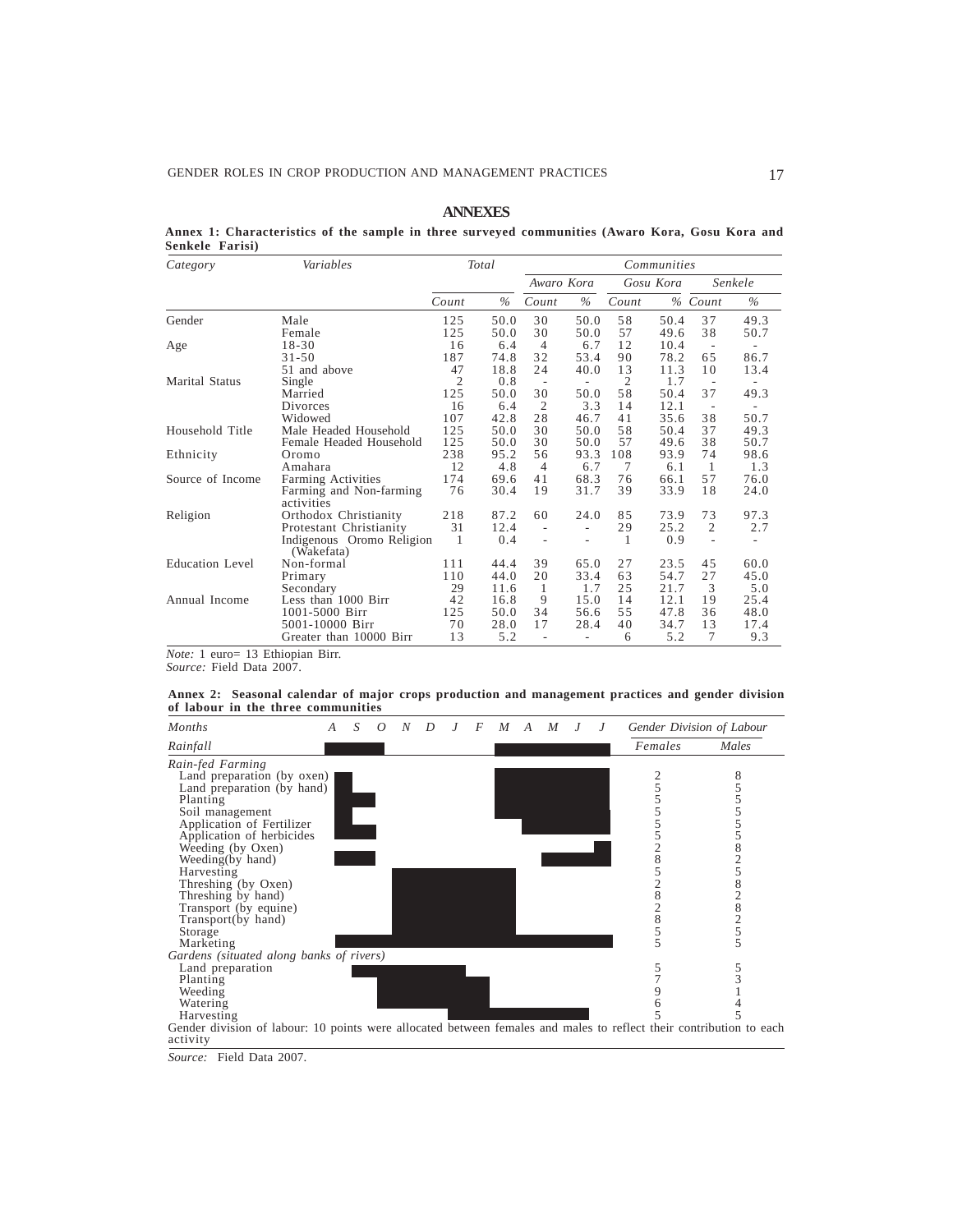| Annex 5: Wealth category of                                  | respondents in Gosu Kora community.                                         |                                                             |                                              |
|--------------------------------------------------------------|-----------------------------------------------------------------------------|-------------------------------------------------------------|----------------------------------------------|
| Less Poor                                                    | Middle Poor                                                                 | Poor                                                        | Very Poor                                    |
| Surplus marketable crop                                      | Food self sufficient for all year<br>production                             | Food self sufficient for less than<br>six months a year     | Food insecure for many<br>months of the year |
| Several ploughs, ox carts                                    | A range of hand tools and ploughs                                           | A few hand tools                                            | Do not own assets                            |
| Draught animals, goats, chicken<br>Diverse sources of income | A few cattle, goats and chicken<br>Participation in small scale enterprises | A few small animals (goats and chicken)                     | Very little or no livestock                  |
|                                                              |                                                                             | Engage in petty trading                                     | Food for work, begging                       |
| Several meals a day                                          | Three meals a day                                                           | Supper only                                                 | Eat very irregularly                         |
| All children sent to school                                  | Children attend at least upper<br>primary school                            | Children attend lower primary school but<br>have no uniform | Children do not go to school                 |
| Contact extension service when                               | Regular contact with extension worker                                       | Have irregular contact                                      | Little or no contact with community          |
|                                                              | and community health workers                                                |                                                             | services                                     |
| seeking information<br>Hired labour                          | Family labour                                                               | Hire out family labour                                      | Can not hire out family labour               |
| Expensive house                                              | A big house with thatched roof                                              | A small house with thatched roof                            | One-roomed mud house in poor                 |
|                                                              |                                                                             |                                                             | state of repair                              |
| 20% total HH                                                 | 30% total HH                                                                | 35% total HH                                                | 15% total HH                                 |
| total FHH<br>5%                                              | 25% total FHH                                                               | 55% total FHH                                               | 15% total FHH                                |
| 15% total MHH                                                | 30% total MHH                                                               | 50% total MHH                                               | 5% total MHH                                 |
| actors associated with upward                                | movement                                                                    | Factors associated with downward movement                   |                                              |
| Production of surplus crops for                              | sale                                                                        | Loss of major assets                                        |                                              |
| Successful off-farm business                                 |                                                                             | Inability to meet loan repayments                           |                                              |
| Increase in asset base                                       |                                                                             | Death of key household member                               |                                              |
|                                                              |                                                                             | Large number of orphans to support                          |                                              |
| Support from relatives<br>Increase in awareness of gender    | equality and equity                                                         | Old age, ill-health of household head                       |                                              |
| Wide popularization of agricultural extension packages       |                                                                             | Natural resources degradation                               |                                              |
|                                                              |                                                                             | High price of agricultural inputs                           |                                              |
| Source: Field Data 2007.                                     |                                                                             |                                                             |                                              |
|                                                              |                                                                             |                                                             |                                              |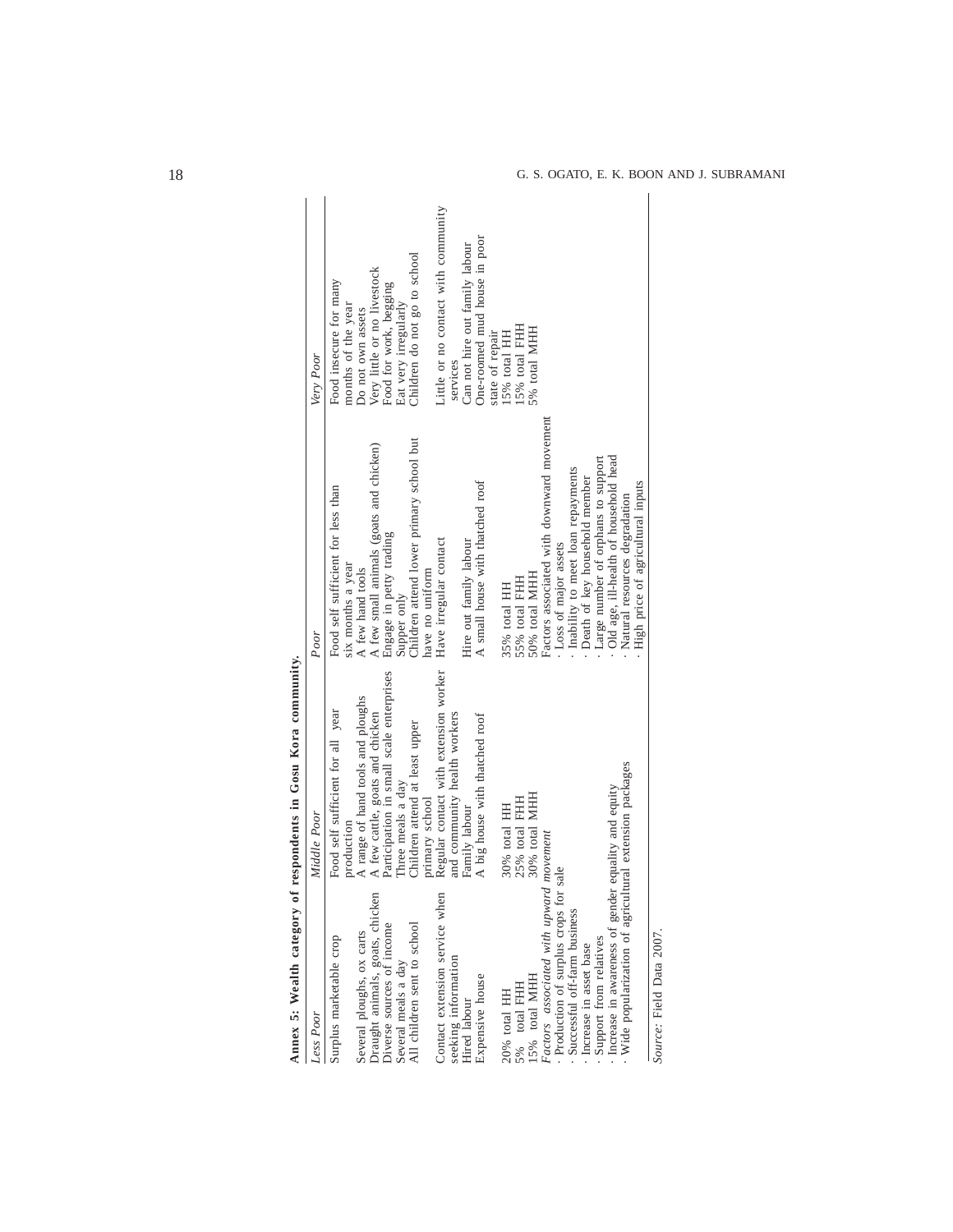| Less Poor                                              | Middle Poor                                                                 | $\it{Poor}$                                                        | Very Poor                                       |
|--------------------------------------------------------|-----------------------------------------------------------------------------|--------------------------------------------------------------------|-------------------------------------------------|
| Surplus marketable                                     | Food self sufficient                                                        | Food self sufficient for less than                                 | Food insecure for many months                   |
| crop production                                        | for all year                                                                | six months a year                                                  | of the year                                     |
| Several ploughs, ox carts                              | A range of hand tools and ploughs                                           | A few hand tools                                                   | Do not own assets                               |
| Draught animals, goats, chicken                        |                                                                             | A few small animals (goats and chicken)                            | Very little or no livestock                     |
| Diverse sources of income                              | A few cattle, goats and chicken<br>Participation in small scale enterprises | Engage in petty trading                                            | Food for work, begging                          |
| Several meals a day                                    | Three meals a day                                                           | Supper only                                                        | Eat very irregularly                            |
| All children sent to school                            | Children attend at least upper<br>primary school                            | Children attend lower primary school but<br>have no uniform        | Children do not go to school                    |
| Contact extension service when                         | Regular contact with extension                                              | Have irregular contact                                             | Little or no contact with                       |
| seeking information                                    | worker and community<br>health workers                                      |                                                                    | community services                              |
| Hired labour                                           | Family labour                                                               | Hire out family labour                                             | Can not hire out family labour                  |
| Expensive house                                        | A big house with thatched roof                                              | A small house with thatched roof                                   | One-roomed mud house in poor<br>state of repair |
|                                                        | 30% total HH                                                                | 55% total HH                                                       | 5% total HH                                     |
| $10\%$ total HH $3\%$ total FHH                        | 40% total FHH                                                               | 50% total FHH                                                      | 7% total FHH                                    |
| 10% total MHH                                          | 30% total MHH                                                               | 55% total MHH                                                      | 5% total MHH                                    |
| Factors associated with upward movement                |                                                                             | Factors associated with downward movement                          |                                                 |
| Production of surplus crops for                        | sale                                                                        | Loss of major assets                                               |                                                 |
| Successful off-farm business                           |                                                                             | Inability to meet loan repayments                                  |                                                 |
| Increase in asset base                                 |                                                                             | Death of key household member                                      |                                                 |
| Support from relatives                                 |                                                                             | Large number of orphans to support                                 |                                                 |
| Increase in awareness of gender equality and equity    |                                                                             | Old age, ill-health of household head                              |                                                 |
| Wide popularization of agricultural extension packages |                                                                             | High price of agricultural inputs<br>Natural resources degradation |                                                 |